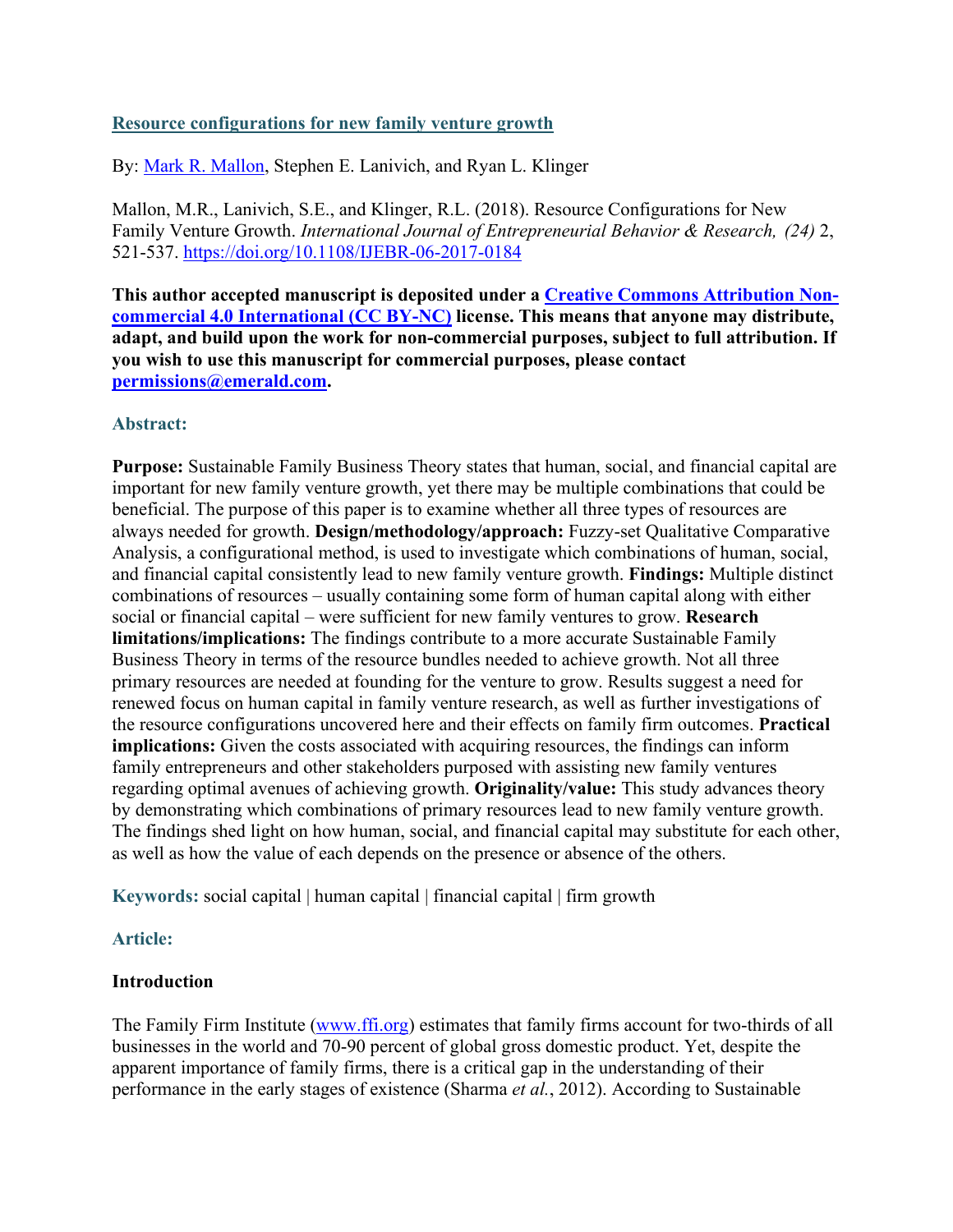Family Business Theory, family firms are systems of resources and interactions that lead to family business achievements (Stafford *et al.*, 1999). Within this framework, human, social, and financial capital are identified as the primary resources needed for family business viability (Danes *et al.*, 2009; Stafford *et al.*, 1999). Many studies have investigated one or more of these determinants (e.g. Chang *et al.*, 2009; Danes *et al.*, 2009), demonstrating that all three forms of capital can, independently, have a positive impact on new family venture performance.

Although prior research has tested the net effects of each individual form of capital, no study has empirically investigated how distinct bundles of these resources affect family business outcomes. This is an especially relevant oversight because Sustainable Family Business Theory states that family firms are systems with multiple interactions and mutually reinforcing effects among the types of resources, leading to potentially multiple combinations producing equivalently positive family firm outcomes (Stafford *et al.*, 1999). The current study answers calls made by scholars that "any theory used to study NBV [new business venture] creation would need to be inclusive of all these capital types" (Werbel and Danes, 2010, p. 423). One factor limiting such an approach is the existing dominant methodological paradigm, which relies on standard econometric methods to uncover the relative strengths of linear relations between sets of variable, making it poorly suited for exploring issues of complex interactions and configurations of causal factors (Ragin, 2008). Alternative methodological approaches are needed to better understand the complex interplay between these fundamental firm inputs and the ways in which they may be combined to achieve new family venture outcomes.

The current study addresses this theoretical and methodological quandary by applying a configurational approach to answer the research question:

*RQ1.* Which combinations of new family ventures' initial endowments of human, social, and financial capital consistently lead to growth?

Configurational methodological approaches have significant potential to advance scholarly thought in family business (Nordqvist *et al.*, 2014). In particular, fuzzy-set Qualitative Comparative Analysis (fsQCA) has become an increasingly common methodology in business research, including studies of new ventures (e.g. Beynon *et al.*, 2016; Muñoz and Dimov, 2015).

FsQCA is used to examine a sample of 56 family start-ups in the USA reported in the Kauffman Firm Survey (KFS). In contrast to previous studies emphasizing the independent importance of human, social, and financial capital, the findings herein provide evidence of substitution effects, as no single resource was needed at the time of founding to achieve growth. Generally, only two of the three were needed: usually some form of human capital combined with either social or financial capital. Additionally, multiple distinct configurations of capital were consistently associated with growth.

These findings have important theoretical and practical implications for family businesses. First, this study contributes to a more accurate Sustainable Family Business Theory by showing that not all forms of capital are needed at the time of founding to generate new family venture growth. Although each resource has independent worth, this study highlights the unique value of bundling certain combinations of resources. Second, this study may be among the first to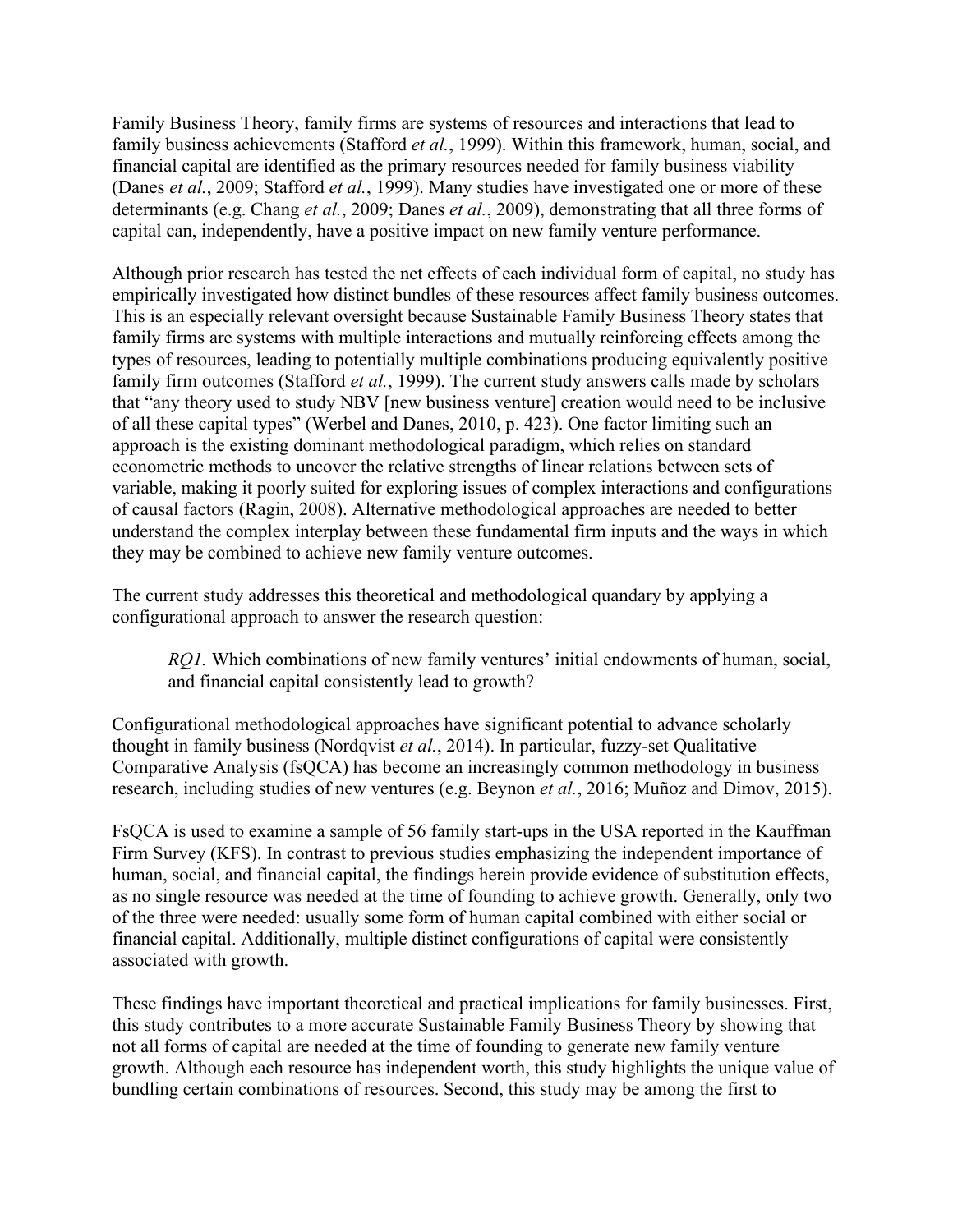demonstrate the equifinality of new family venture outcomes, highlighting a major assumption in Sustainable Family Business Theory that has heretofore been largely uninvestigated. Finally, the importance of human capital contrasts with the emphasis on social capital in family business literature and suggests a renewed focus on family firms' human capital resources. Based on these findings, it is suggested that scholars use configurational approaches in family business research. Additionally, the configurations found here could be used in future studies to investigate how they affect other outcomes of interest. Finally, the identification of unique configurations that consistently lead to new family venture growth has important practical implications for would-be entrepreneurs attempting to acquire the requisite resources to start a family venture, as well as for current family ventures and groups that advise them.

In the next section, Sustainable Family Business Theory and family firm resources are introduced, highlighting the need for configurational studies to advance this stream of literature. Based on this literature, propositions are developed regarding the system of resources within family firms and the effects on firm growth. These propositions are then tested on a sample of new family ventures, and the study concludes with a discussion of the theoretical and practical implications of these findings.

### **Resource systems and family venture growth**

#### Sustainable Family Business Theory

Sustainable Family Business Theory was first developed by Stafford *et al.* (1999) and later refined in various studies (Danes *et al.*, 2008, 2009). The tenets of this theory were derived from general systems theory and hold that family firms can be understood as systems of resources and processes that produce outcomes affecting the long-term viability of family businesses. That is, the family business is a nexus point where family-level resources and processes intermingle with firm-level resources and processes to produce outcomes. In extensions of the Sustainable Family Business Theory framework, human capital, social capital, and financial capital have been identified as the critical resources needed for family firms (Danes *et al.*, 2008, 2009).

Sustainable Family Business Theory seeks "to identify family and business resources and constraints, processes, and transactions that are most likely to lead to business and family achievement and sustainable family businesses" (Stafford *et al.*, 1999, p. 203). Although there have been investigations of the independent effects of human, social, and financial capital (e.g. Chang *et al.*, 2009; Danes *et al.*, 2009), no study has uncovered configurations of these resources that improve family business outcomes. This oversight is especially relevant given Sustainable Family Business Theory's grounding in general systems theory: "The key concepts of general systems theory as related to families are the *mutual influence of system components*, hierarchy, boundary, *equifinality*, and feedback" (Stafford *et al.*, 1999, p. 199; emphasis added). In a word, reliance on parametric methodologies has stymied the development of Sustainable Family Business Theory by limiting empirical investigations into the mutual influence of system components (i.e. resources) as well as the possibility for equifinality or multiple combinations of components that lead to the same outcome. This is because parametric methodologies like regression are well-suited for determining the net effects of independent variables, but poorly suited for understanding how several independent variables interact or combine to produce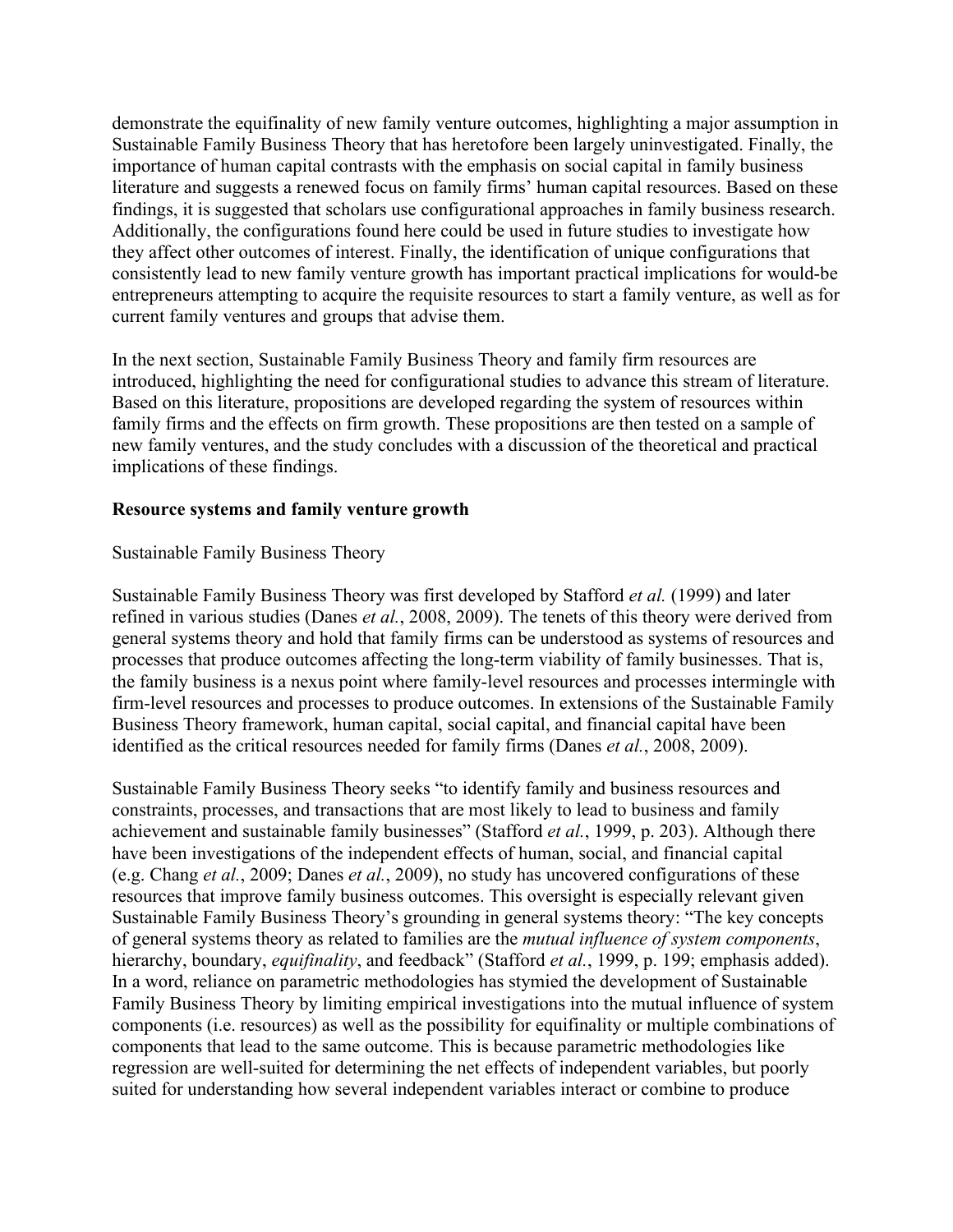multiple pathways to the same outcome (Ragin, 2008). This study fills this gap by using a novel methodology (fsQCA) to uncover distinct bundles of resources that aid in sustaining new family ventures. The focus here is on the outcome of new venture growth, as this is an important means of sustainability for new ventures in particular, in that it protects them from liabilities of smallness and newness (Gilbert *et al.*, 2006).

#### Determinants of new family venture growth

Human capital consists of the "skills and knowledge that individuals acquire through investments in schooling, on-the-job training, and other types of experience" (Unger *et al.*, 2011, p. 343). Scholars have distinguished between general human capital (education level and amount of work experience) and specific human capital, or knowledge of a certain kind of business or industry (Cooper *et al.*, 1994; Corbett, 2007; Marvel and Lumpkin, 2007). Both forms of human capital can be important determinants of entrepreneurial success because they create alertness to certain opportunities, allowing the entrepreneur to discover or notice such opportunities (Ardichvili *et al.*, 2003; Marvel, 2013; Shane, 2000); and provide the requisite knowledge and skills to parlay this opportunity recognition into a successful venture (Cooper *et al.*, 1994; Corbett, 2007; Honig, 1998). Specific human capital may be most important at the early stage of business formation (Unger *et al.*, 2011), with general human capital becoming more important later on as the entrepreneur switches from exploiting an opportunity to running an established business (Corbett, 2007).

Human capital is important for new family venture growth because it provides knowledge that could be the basis of an inimitable competitive advantage. Because of its tacit nature, knowledge is one of the most difficult advantages to duplicate (Barney, 1991; Nelson and Winter, 1982). Moreover, this knowledge could be embedded in either general or specific human capital. General human capital, in the form of education level, can lead to the discovery of unique opportunities, especially those relating to radical technological innovations (Baum *et al.*, 2001; Shane, 2000). Also, it conveys at least some competence for management (Corbett, 2007). Similarly, specific human capital, in the form of industry experience, provides family venture founders with unique knowledge of how to serve customers and exploit market opportunities (Shane, 2000). Broadly, either form of human capital can lead to the discovery and exploitation of lucrative opportunities (Marvel, 2013). As Sirmon and Hitt (2003, p. 352) concluded: "In general, the most important resource to a family firm is its human capital. Relying on human capital (e.g. knowledge) provides opportunities for these firms because intangible resources are the most likely to lead to a competitive advantage; intangible resources are socially complex and difficult to imitate."

Social capital is "the goodwill available to individuals or groups. Its source lies in the structure and content of the actor's social relations" (Adler and Kwon, 2002, p. 23). For entrepreneurs, the value of social capital is important for gaining access to information and resources (Davidsson and Honig, 2003; Shane and Cable, 2002). Social capital is thought to be especially important for family firms, as their "familiness" or system of interactions among family members and the business can improve performance (Habbershon *et al.*, 2003). Family social capital, or the social capital among family members (Arregle *et al.*, 2007), is an important aspect of this construct (Carney, 2005; Chrisman *et al.*, 2005; Eddleston *et al.*, 2008; Habbershon *et al.*, 2003; Pearson *et*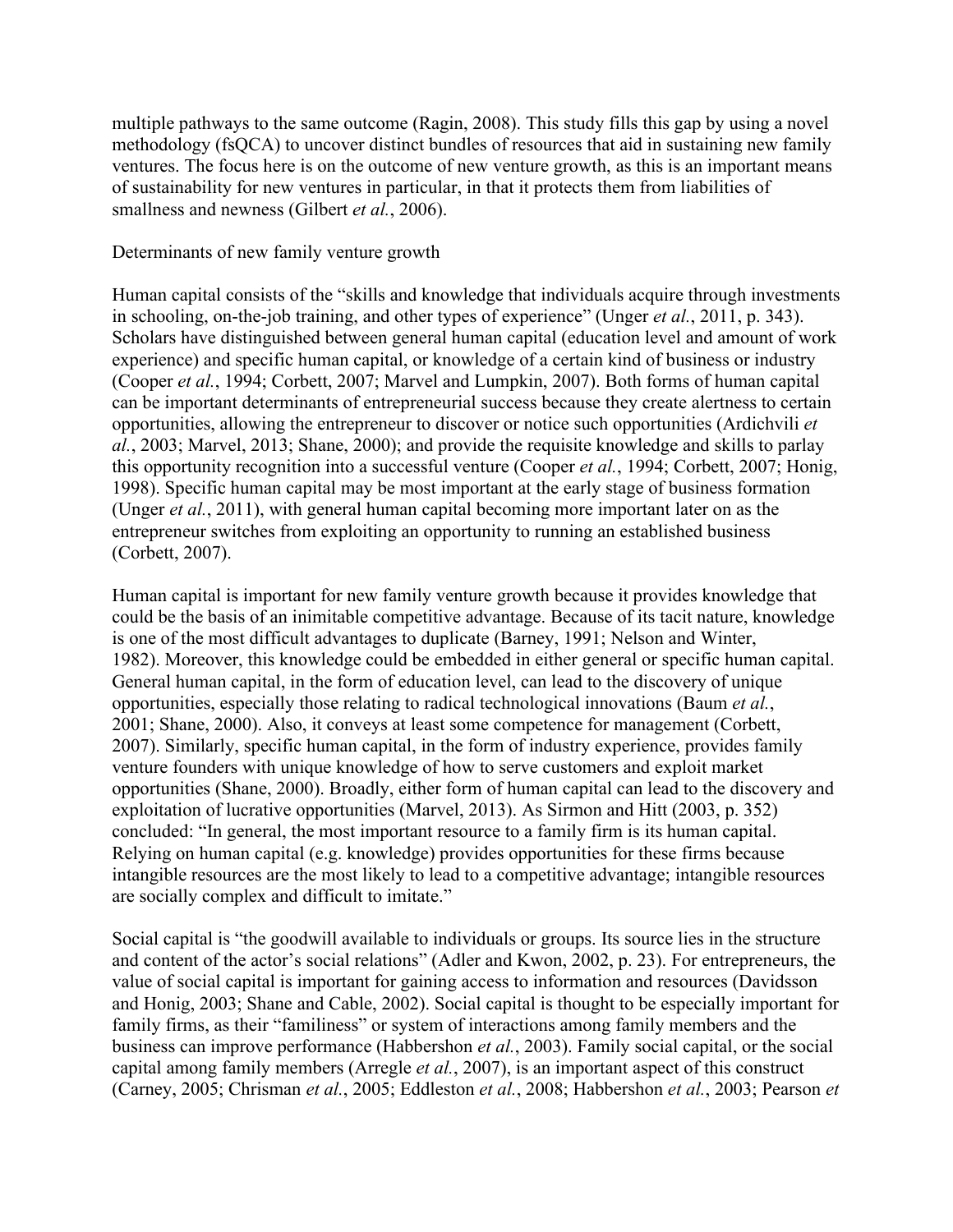*al.*, 2008). Family social capital can create efficiencies because employees of the firm trust each other, family members may work for little or no pay, and family management and ownership reduce agency costs (Carney, 2005; Carr *et al.*, 2011; Chrisman *et al.*, 2005; Chua *et al.*, 2011; Sirmon and Hitt, 2003; Sorenson and Bierman, 2009).

Finally, financial capital is the initial amount of monetary resources used to start the venture, enabling the entrepreneur to purchase inputs and convert them to outputs, implement innovations, and sustain the venture through times of little or no profit (Aldrich and Martinez, 2001; Cooper *et al.*, 1994; Heunks, 1998). It has proven a robust predictor of venture performance across a variety of contexts (Cooper *et al.*, 1994; Danes *et al.*, 2009; Honig, 1998). For family firms, financial capital is an important resource for short-term performance goals because it allows the firm to sustain operations and eventually provide an income to the family (Danes *et al.*, 2009).

Despite the individual importance of human, social, and financial capital to family venture growth, theory indicates that all three may not be needed at the time of business formation because of their potential for mutual substitutability. Sustainable Family Business Theory states that there are mutually reinforcing effects among these resources (Stafford *et al.*, 1999), suggesting the forms of capital are highly interrelated and, therefore, having one may make up for deficiencies in others. In other words, "the presence of one type of capital may reduce the dependence on or need for others" (Packalen, 2007, p. 873).

Consider human capital. If family venture members lack human capital but possess financial capital, they could deploy their financial assets to either hire employees with the requisite human capital or invest in developing the human capital themselves. Indeed, one of the few empirical studies of capital substitutability found that ventures with endowments of human capital (but little financial capital) performed about the same as ventures with endowments of substantial financial capital and little human capital (Chandler and Hanks, 1998). Similarly, social capital within the family network could be deployed to find someone with needed human capital skills (Sorenson and Bierman, 2009). In sum, lacking human capital may not be an insuperable barrier to new family venture growth, as financial or social capital could serve as a temporary substitute or a bridge to acquiring it.

Moreover, the benefits of social capital could be substituted. For example, instead of relying on social support, founders could learn for themselves about the areas where they lack knowledge if they already have human capital. This is because founder human capital is thought to increase the capacity for venture learning (Unger *et al.*, 2011), perhaps lessening the need for external advice. Alternatively, if the venture is flush with financial capital, it could use financial resources to hire professional advisers, such as consultants, to improve business functions.

Finally, financial capital can be substitutable. If it is lacking, the family network can be used to raise funds directly or indirectly (Sorenson and Bierman, 2009; Steier, 2009; Steier and Greenwood, 2000). If financial capital is eventually sought out, family involvement has been found to increase access to it (Chua *et al.*, 2011). Additionally, human capital could be used to garner needed financial resources, as external investors typically weigh founders' human capital heavily when considering whether to invest (Hsu, 2007; Sandberg and Hofer, 1987).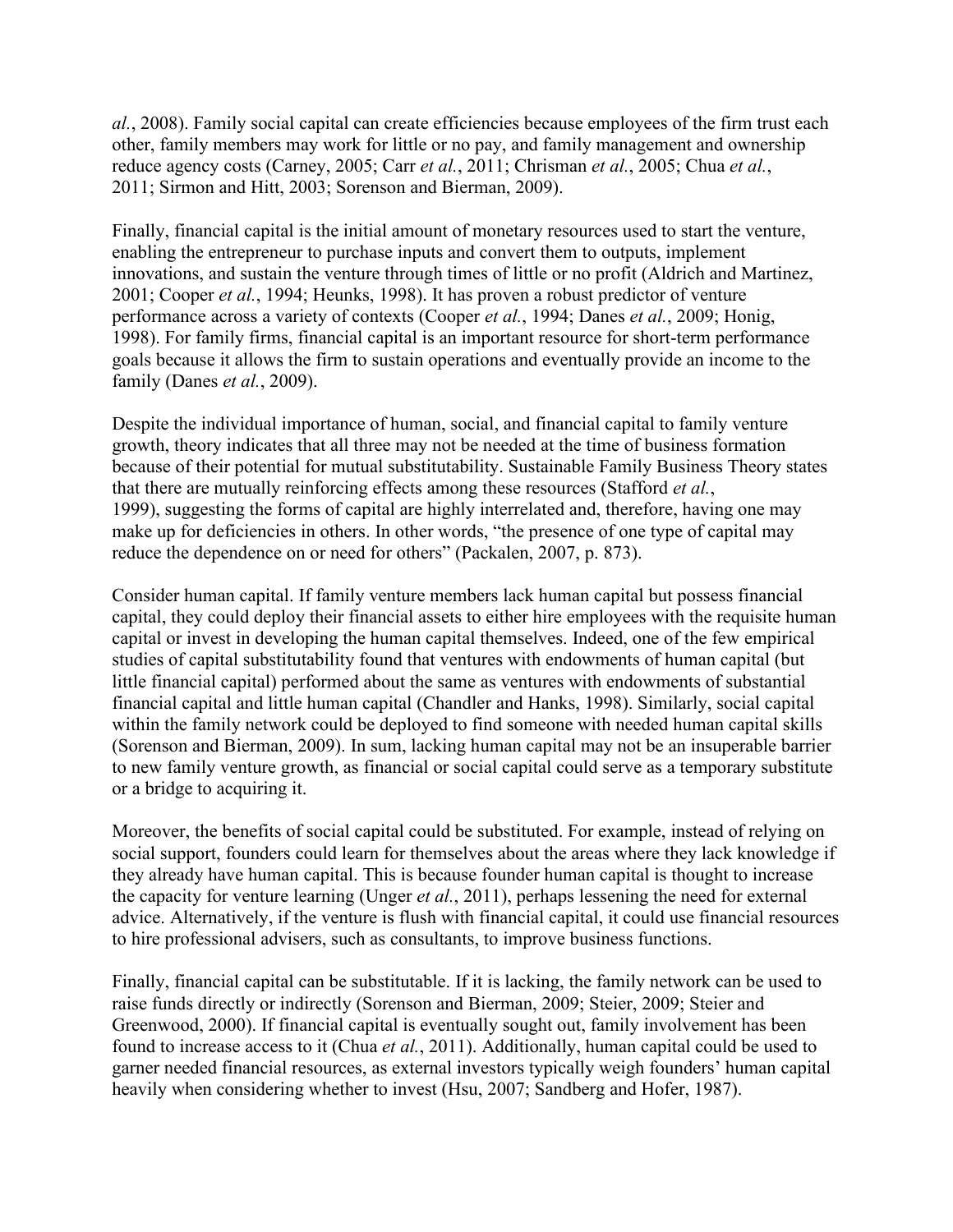In sum, considering that each form of capital could potentially be leveraged to gain access or provide similar value to one another (at least temporarily), it stands to reason that new family ventures likely do not need each form of capital when they are founded. It takes a great deal of time and money to develop each form of capital (Aldrich and Martinez, 2001; Hsu, 2007), so it is unlikely that all successful family firms would begin their lives with all three. Instead, they may get by with what they have at hand. "Similar to most other firms, particularly smaller and younger entrepreneurial firms, family business firms rarely have all of the resources they need to compete effectively. They must compensate for this deficit by developing their capabilities or by gaining access to the necessary resources in other ways" (Sirmon and Hitt, 2003, pp. 352-353). Thus:

*P1*. There exists substitutability among human, social, and financial capital, such that new family ventures will consistently achieve growth without needing to deploy all three at the time of founding.

The network of substitutability and mutual reinforcement among forms of capital suggests there are likely multiple resource configurations that lead to new family venture growth. New family ventures could leverage several distinct – albeit limited – combinations of resources in order to grow, as the configurational nature of resources implies that multiple paths to performance could exist (Short *et al.*, 2008). Indeed, a study of family firm performance found differences in human, social, and financial capital as drivers of performance across two different samples (Danes *et al.*, 2009). This notion is consistent with Sustainable Family Business Theory's assumption of equifinality. Importantly, however, scholars have suggested that bundling of resources is needed for new family venture growth. Although there may exist substitutability among the three forms of capital, this does not mean that each provides the exact value of the other in all situations. Human capital, for example, may be especially difficult (though not impossible) to substitute for (Sirmon and Hitt, 2003). Similarly, family social capital is thought to be a singular driver of family firm performance (Danes *et al.*, 2009).

Therefore, although they may not require each form of capital at the time founding, new family ventures will likely need to bundle more than one form of capital or more than one type of the same kind of capital (e.g. general and specific human capital) to grow. Although the lack of rigorous empirical studies on resource configurations precludes a fine-grained understanding of which combinations are likely to be most effective, research does indicate that bundling appears to have positive outcomes. For example, family firms possessing only financial capital will likely need to bundle it with human or social capital to achieve sustainable performance (Danes *et al.*, 2009). Similarly, there may be a positive effect from bundling human and financial capital to acquire social capital (Florin *et al.*, 2003). Finally, family social capital and non-family social capital can complement each other (Hoffman *et al.*, 2006), perhaps amplifying their ability to act as a bridge to either human or financial capital.

In sum, the substitutability among the three forms of capital suggests equifinality, but previous research also indicates at least some bundling of capital resources is needed for growth. In other words, having only one form of capital at the time of founding may not be sufficient. This prediction is consistent with the notion in family business literature that family firms must draw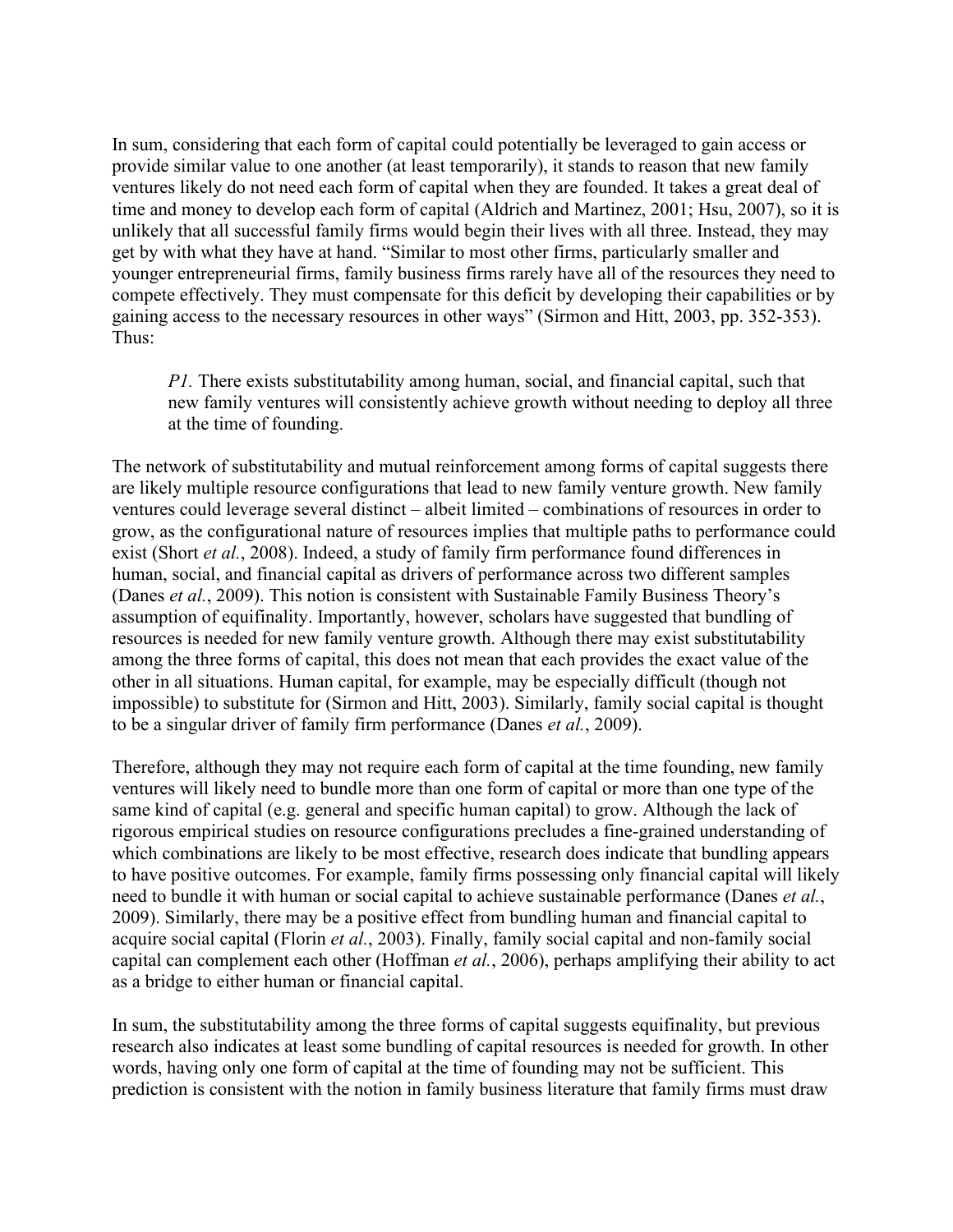on "stocks" of resources – rather than a single resource – to be successful (e.g. Danes *et al.*, 2009; Sirmon and Hitt, 2003). Accordingly, there could exist multiple combinations of capital that lead to new family venture growth, consistent with Sustainable Family Business Theory's assumption of equifinality. Hence:

*P2.* Multiple combinations of human, social, and financial capital at the time of founding will consistently lead to new family venture growth.

# **Methodology**

fsQCA

FsQCA is a set-theoretic approach in which cases are analyzed based on their membership in sets of causal conditions and outcomes (Ragin, 2008). The essential assumptions of this methodology are that casual conditions can interact in complex, non-linear ways to produce a given outcome, and that equifinality can exist (Fiss, 2007; Ragin, 2008). For instance, the presence of a condition may have a positive, negative, and/or neutral impact on an outcome depending on the presence or absence of other causal conditions. In addition, different causal conditions may be important in determining different levels of an outcome. In other words, the recipes of capital that lead to new family venture growth may not be equal in magnitude and opposite in direction to the recipes that do not lead to family venture growth.

The first step of fsQCA requires calibrating the data by indicating the extent to which each case (here, each family venture) exhibits each causal condition (human, financial, and social capital) and outcome (venture growth). Once cases are assigned membership scores, fsQCA involves identifying the different configurations of causal conditions that consistently lead to the presence (or absence) of the outcome in question, allowing for inferences regarding the necessity and sufficiency of conditions or sets of conditions.

FsQCA is a distinct approach to qualitative comparative analysis (Ragin, 2010). Compared to its predecessor, crisp-set analysis, where cases are calibrated "crisply" as either fully belonging to a membership set or not (e.g. financial capital is either present or absent in a particular family venture), the "fuzziness" in fuzzy-set analysis refers to the fact that qualitative, theoretically grounded calibration anchors are constructed to assign cases based on their degree of membership in sets of causal conditions and outcomes (Ragin, 2008). For instance, financial capital may be fully present in a family venture, fully absent, or somewhere in between, allowing for more fine-grained assessments (Ragin, 2008). Compared to traditional interval approaches to measuring variables, which emphasize relative differences among cases, calibrated measures are based on theoretical anchor points and qualitatively indicate whether, and to what extent, the cases fit with an established theoretical definition (Ragin, 2008).

Calibration consists of assigning each case (e.g. family venture) scores that represent its membership in each causal condition set (e.g. human capital, social capital, financial capital) and the outcome set (e.g. growth). These scores range from 0 to 1, where 1 denotes full membership, 0 denotes full non-membership, and ranges in between 0 and 1 denote degrees of membership in a set (Ragin, 2010). When calibrating, anchors are assigned to reflect which numbers in the un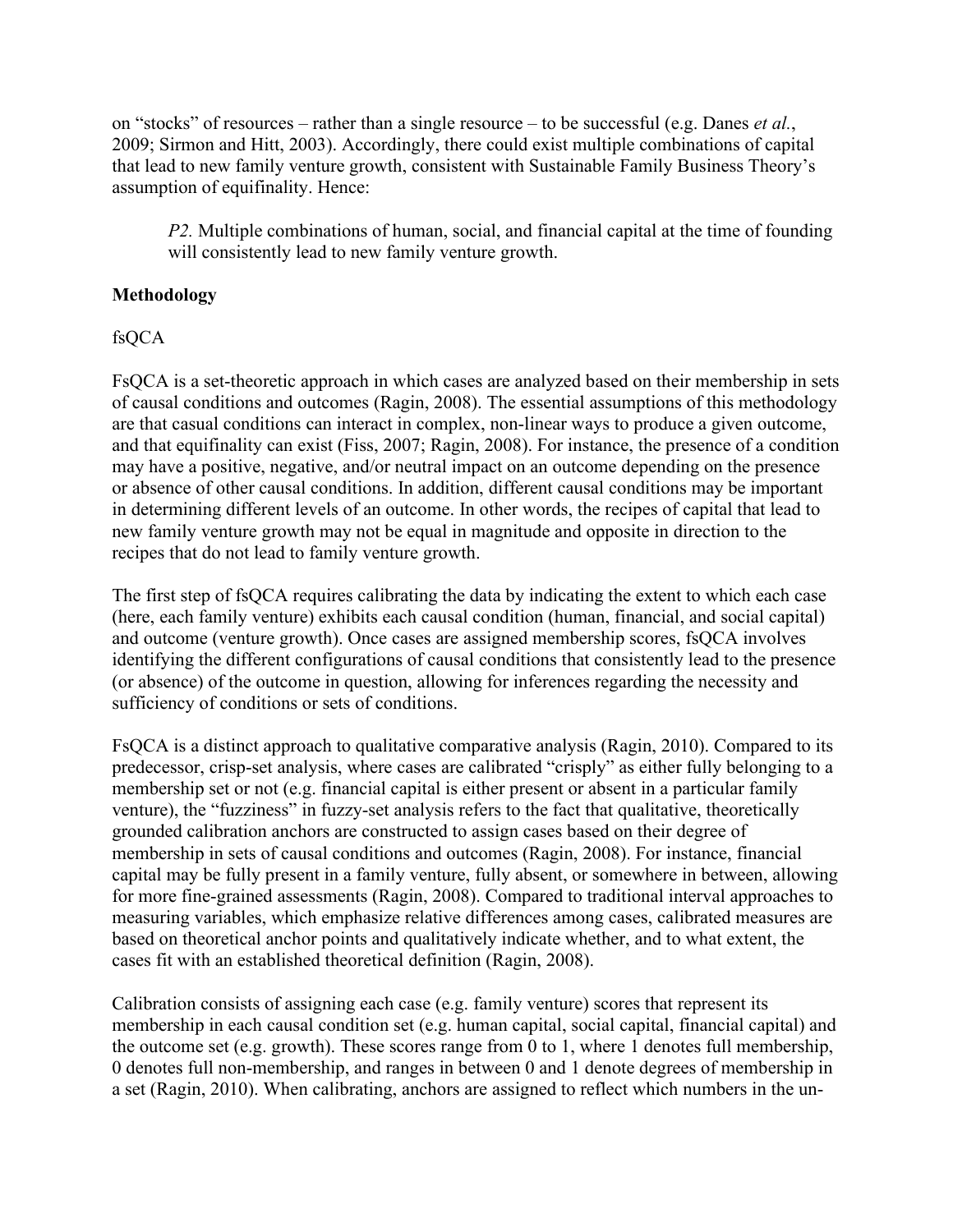calibrated data serve as cut-off points for full membership and full non-membership. When applicable, a midpoint anchor representing the point of maximum ambiguity can be inputted (Ragin, 2008). Whenever possible, theoretically established anchor points were used for calibration of the data in this study. When such anchor points were unavailable, anchor points that were inductively derived from the distribution of the data were used, a practice consistent with previous research (e.g. Fiss, 2011). Although external anchor points are preferred, this approach is appropriate when such theoretical standards are non-existent (Crilly, 2011; Ragin, 2008).

Once cases have been calibrated, a "truth table" is created to represent all the possible combinations of causal conditions that could lead to the outcome in question. The table is completed by distributing the observed cases to each unique possible configuration (e.g. how many ventures possess high levels of human capital and high levels of financial capital and high levels of social capital; how many ventures possess high levels of human capital and high levels of financial capital and low levels of social capital, etc.), and then assessing how consistently each configuration was associated with a particular outcome (e.g. to what extent were ventures that possessed high levels of human capital and high levels of financial capital and low levels of social capital growing vs not growing). Finally, Boolean logic is used to simplify the configurations that lead to the outcome. For instance, consider the hypothetical case of two configurations consistently related to new family venture growth:

1. High human capital AND High financial capital AND High social capital.

OR

2. High human capital AND High financial capital AND Low social capital.

In this case, the conditions of growth could be simplified to a more parsimonious configuration: high human capital AND high financial capital; as long as these two conditions are "high," the presence or absence of social capital is irrelevant.<sup>[1](#page-7-0)</sup>

FsQCA results allow researchers to make inferences regarding the necessity and sufficiency of causal conditions (Fiss, [2](#page-7-1)007; Ragin, 2008, 2010).<sup>2</sup> According to Ragin (2010), a necessary causal condition is one that must be present for a given outcome to occur; that is, the outcome is a subset of the casual condition, meaning the outcome does not occur in the absence of the causal condition. A causal condition is sufficient if it can produce a given outcome by itself; that is, it is a subset of the outcome, so if the causal condition is present, the outcome is also present. However, the presence of the outcome does not necessitate the presence of a sufficient causal condition. Moreover, necessity and sufficiency operate in tandem: a causal condition is both necessary and sufficient if it is the singular causal condition that can produce a given outcome. A

<span id="page-7-0"></span><sup>&</sup>lt;sup>1</sup> The intent is to provide a simplified primer to fuzzy-set logic. A more detailed overview of this methodology as well as the precise algorithms used to perform the truth table calculations and Boolean reduction operations can be found in Ragin (2008) and Ragin (2010).

<span id="page-7-1"></span><sup>&</sup>lt;sup>2</sup> In the parlance of set theory, causal conditions are akin to independent variables, whereas an outcome is akin to a dependent variable. Although this terminology is used to maintain consistency with the methodological approach, establishing true causality is impossible with any quantitative method.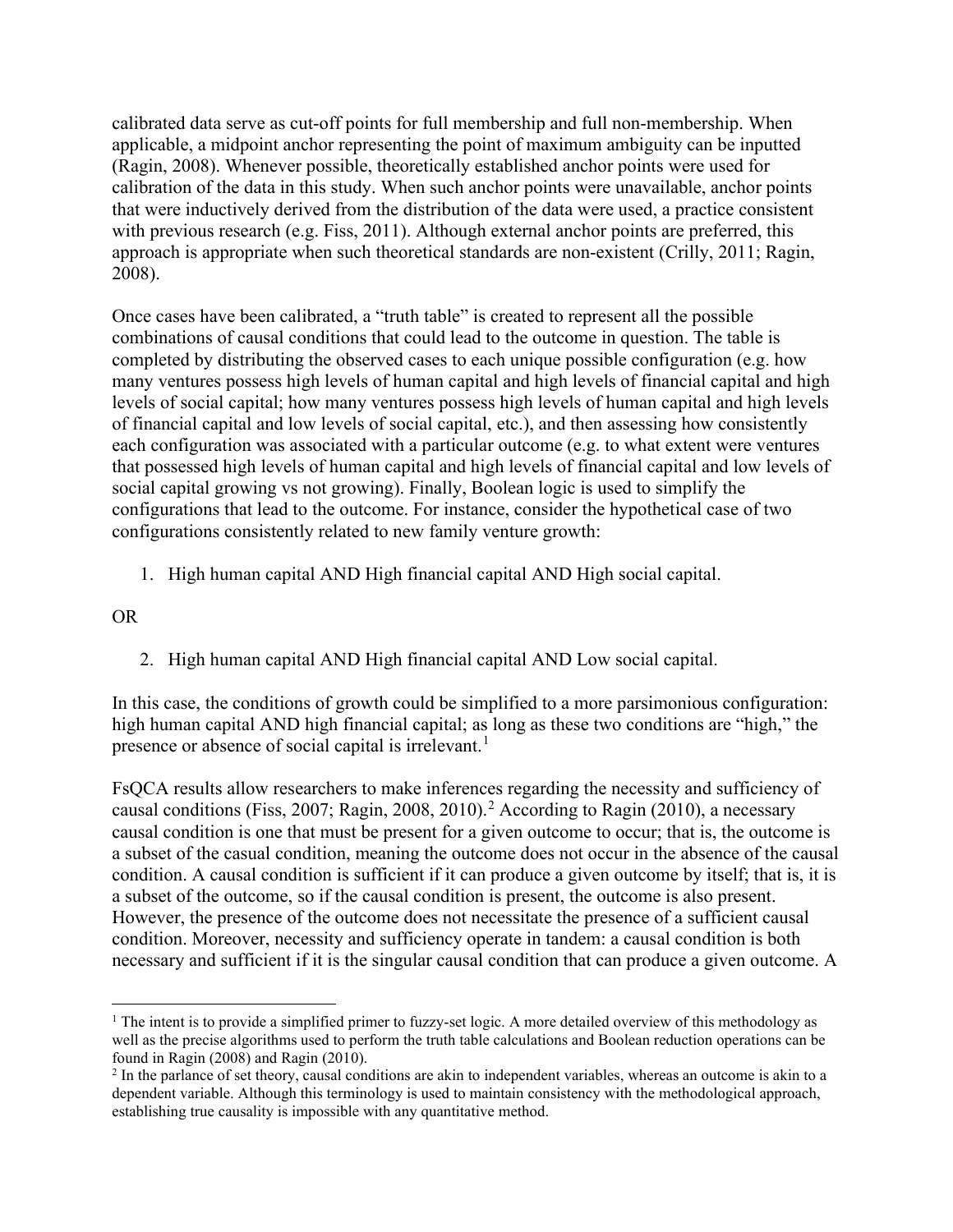causal condition is sufficient, but not necessary, if it can produce a given outcome by itself, but is not the only causal condition that can do so. A causal condition is necessary, but not sufficient, if it produces a given outcome in combination with other causal conditions and appears in all combinations where the outcome is present. Lastly, a causal condition is neither necessary nor sufficient if it only appears in a subset of the combinations of causal conditions that produce a given outcome. In sum, the goal of fsQCA is to identify the necessity and sufficiency of individual causal conditions, and how these causal conditions combine to lead to the outcome. The fsQCA 2.5 software was used to perform the fuzzy-set analyses reported below (Ragin *et al.*, 2014).

### Sample and measures

The sample of new family ventures was drawn from the KFS. The KFS followed a cohort of 4,928 new ventures founded in 2004 in the USA. This effort was a nationally representative, random sampling of new firms in the Dun and Bradstreet list of new businesses. Survey items included questions about owner/operate characteristics, products/services offered, financing of the ventures, and their achievements or failures. The survey administrators conducted yearly follow-up interviews, with data available through 2008. The design of the KFS allowed access to data on family firms as well as measures of their stocks of resources and growth rates (described below). More details of the sampling and methodology procedures of the survey are available at: www1.kauffman.org/kfs/default.aspx. New family ventures were identified as those with multiple owner-operators who were related (Miller *et al.*, 2007). In total, 56 such firms were identified for inclusion in the analysis. Most firms had two related owners, though some had three. Additionally, the sample was dominated by firms operating in service industries.

One advantage of fsQCA is that it examines set relations, rather than strengths of associations between variables, and therefore does not require large sample sizes (Ragin, 2008; Schneider and Wagemann, 2013). In fact, fsQCA was designed to handle complex combinations of factors in small-sample research settings of 10 to 50 cases (Greckhamer *et al.*, 2013). This study's sample size exceeds those of most previously published business research using fsQCA (e.g. Crilly, 2011; Judge *et al.*, 2014). The relevant data were extracted as described below.

Following Cooper *et al.* (1994), growth was measured in the number of employees. This operationalization is advantageous because it does not rely on founders' memory of profitability, it is not subject to large swings, and it measures the economic contribution of the firm (Cooper *et al.*, 1994). Additionally, new ventures face the greatest risks from liabilities of newness and smallness, so growth should be the goal of most new firms in order to mitigate these risks (Gilbert *et al.*, 2006). The scale from Cooper *et al.* (1994) was adapted as follows to calibrate growth:  $1 =$  survival with greater than 50 percent increase in the number of employees,  $0.66=$ survival with growth up to 50 percent increase in the number of employees, 0.33= survival with no growth, and 0= the firm shut down. These benchmarks were measured four years after founding.

Human capital was measured using two operationalizations. Because each venture had multiple owner-operators, human capital variables were based on the highest level of education/industry experience among all owners within each venture. Following previous works investigating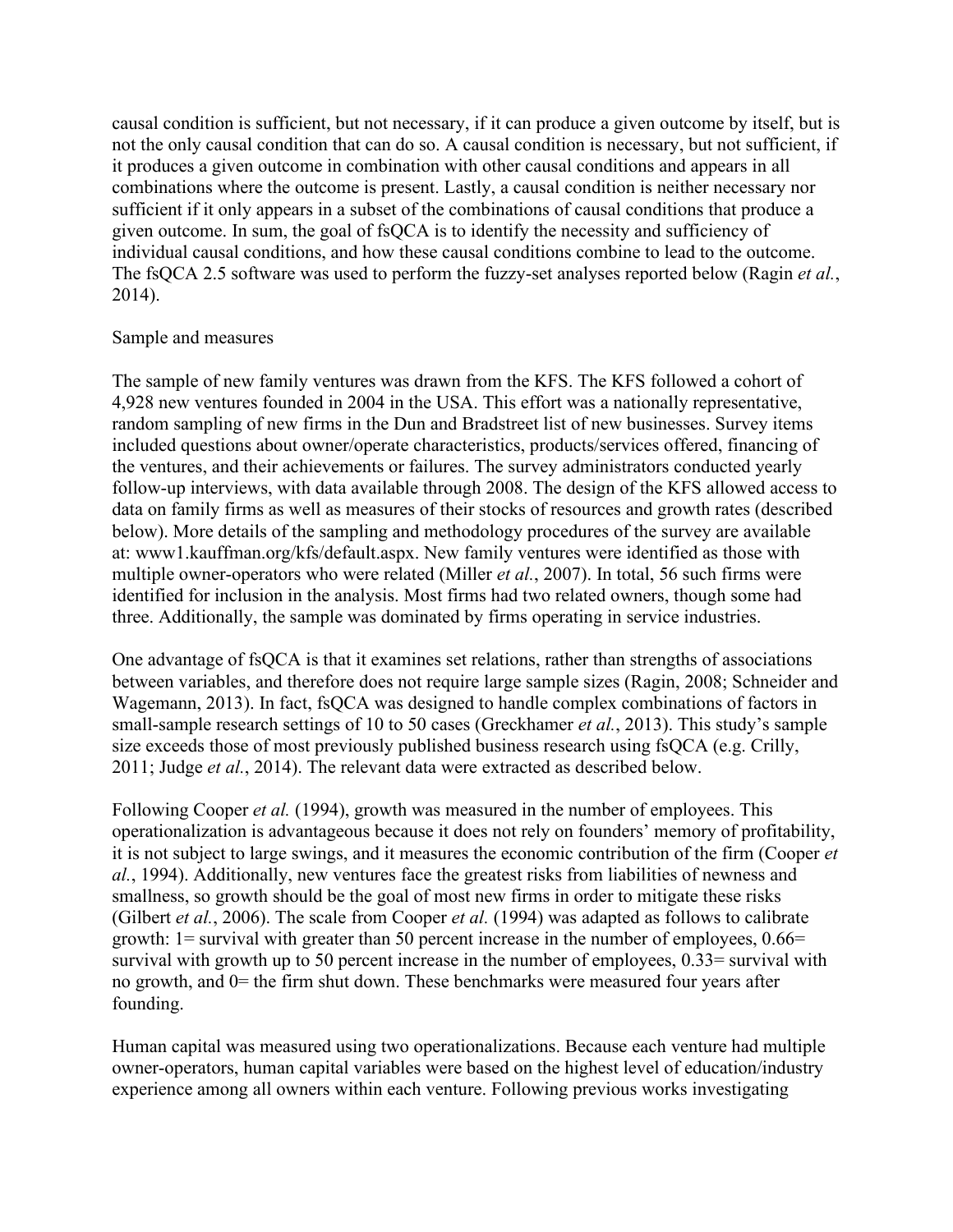entrepreneurs' human capital that measured general human capital using an ordinal scale to reflect the highest education level attained (e.g. Davidsson and Honig, 2003; Honig, 1998; Marvel, 2013), the causal condition for general human capital was calibrated as follows: 1= PhD or terminal degree, 0.8= master's degree, 0.6= bachelor's degree, 0.4= associate's degree,  $0.2$ = high school degree, and  $0$ = less than high school degree. The causal condition capturing specific human capital reflects whether the entrepreneur had previous work experience related to the venture prior to business formation, and was coded as: 1=6 years or more experience,  $0.66=3-5$  years,  $0.33=1-2$  years, and  $0=0$  years (Chandler and Hanks, 1998).

Two measurements of social capital were also used. The first measurement, assistance, indicated whether the founders had help forming the business or engaging in development or planning from a variety of sources who were not owners: professionals, non-profit organizations, friends, etc. (Aldrich and Martinez, 2001; Chang *et al.*, 2009). Assistance was coded as 1 if the founder reported having help forming the business from any source, and 0 if not. The second measure, which is called family support, captured whether non-owner family members contributed financial equity to the venture, which can be an important resource mobilized by family members who are otherwise not directly involved in the business (Steier, 2009; Steier and Greenwood, 2000). This was calibrated dichotomously, such that  $1=$  the presence of family support, and 0 if not.

Financial capital was operationalized as the initial amount of monetary resources used to begin entrepreneurial activities (Aldrich and Martinez, 2001; Chandler and Hanks, 1998). Because there are no theoretical anchor points regarding financial resources, previous research of financial capital of new ventures was followed and anchor points were determined using a quartile-splitting method (Chandler and Hanks, 1998). The median was used as the crossover point for calibration, followed by quartile splitting to represent a range of financial capital set membership from high financial capital to low financial capital (Fiss, 2011). The threshold for high financial capital, indicating the point of inflection for those ventures possessing financial capital amounts in the top quartile, was set as the anchor point for full inclusion, and the threshold for low financial capital, indicating the point of inflection for those ventures in the bottom quartile, was set as the anchor point for full exclusion. Put differently, those firms at or above the top quartile would be considered increasingly closer to "fully in" the set and assigned a number closer to 1, and those at or below the bottom quartile would be considered increasingly closer to "fully out" and assigned a number closer to 0. The points of full membership, crossover, and full non-membership were \$158,000, \$42,500, and \$10,000, respectively. The calibration function of fsQCA 2.5 was used to calibrate these financial data (Ragin, 2008). The calibration function calculates membership scores of continuous variables by determining the logarithmic odds of each case's falling within the ranges determined by the anchor points, resulting in continuous membership scores ranging from 0 to 1. In other words, the calibration function transforms the data such that it is represented using values between 0 and 1, inclusive.

### **Findings**

The first test using fsQCA 2.5 involves analyzing which, if any, conditions are necessary for a given outcome. A necessary condition exists if the outcome is a subset of the condition. In other words, the form of capital must be present for firms to achieve growth. Necessity is inferred from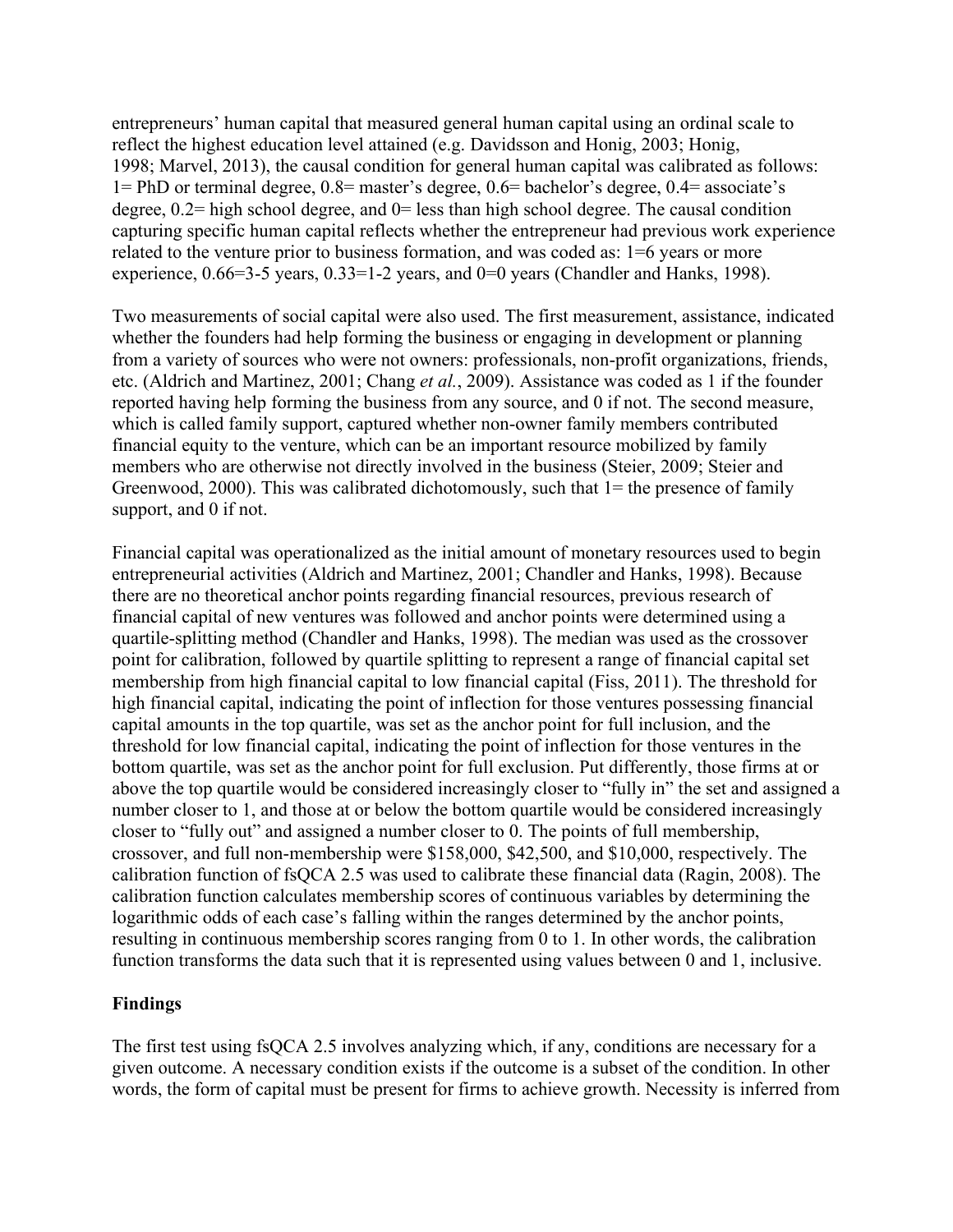the calculation of a condition's consistency score. In fuzzy-set membership, calculating consistency is complex since cases may represent degrees of membership within sets. Here, fsQCA 2.5 calculates consistency based on Ragin's (2010) formula:

$$
Consistency of Condition = \sum (min(Condition, outcome)) / \sum 0 \text{utcome}
$$

where "min" refers to the lower of the two values of membership scores for the case. This measure equals 1.00 if for every case, scores for a condition are greater than or equal to scores for an outcome. Importantly, in instances with a few "near misses," consistency scores are slightly reduced from the value of 1.00. The larger the number of cases and greater extent to which cases of the outcome occur without the condition, the lower the score.

A consistency score of 0.90 or higher suggests necessity (Schneider and Wagemann, 2013), indicating a causal condition is almost always present when the outcome is present. As shown in Table I, no single causal condition meets this criterion, although specific human capital comes close (consistency =0.88). However, the condition indicating endowment of either general human capital or specific human capital had a consistency score of 0.96. From this, one can conclude that at least one form of human capital is almost always necessary for new family venture growth.

| <b>Casual condition</b>           | Consistency | Coverage |
|-----------------------------------|-------------|----------|
| General human capital             | 0.74        | 0.67     |
| Specific human capital            | 0.88        | 0.54     |
| Assistance                        | 0.38        | 0.51     |
| Family support                    | 0.10        | 0.60     |
| Financial capital                 | 0.50        | 0.73     |
| General or specific human capital | 0.96        | 0.54     |
| Assistance or family support      | 0.38        | 0.54     |

**Table I.** Test for necessary conditions causing new family venture growth

The next step in fuzzy-set analysis is to analyze the truth table to test for the sufficiency of configurations of causal conditions. The truth table represents all possible configurations of the causal conditions that lead to the outcome. With five causal conditions (general human capital, specific human capital, financial capital, assistance, and family support), there were  $2<sup>5</sup>$  (32) different possible configurations. For each configuration, a consistency score is calculated. Whereas the previous consistency score was used to determine the extent to which an outcome is consistent with a condition (i.e. necessity), in truth table analyses, the focus is on the extent to which the combination of causal conditions is consistent with the outcome.

For the truth table analysis, certain constraints are inputted regarding which configurations should be included in analysis. Essentially, the researcher must determine which configurations are relevant for explaining the outcome and which are not. For example, including configurations with no actual cases in the data or configurations with no consistent relationship with the outcome may not increase understanding of the outcome and may be dropped from the analysis (Schneider and Wagemann, 2013). For this truth table analysis (see Table II), a consistency cutoff score of 0.85 was used for analyzing configurations, which is a common, stringent cut-off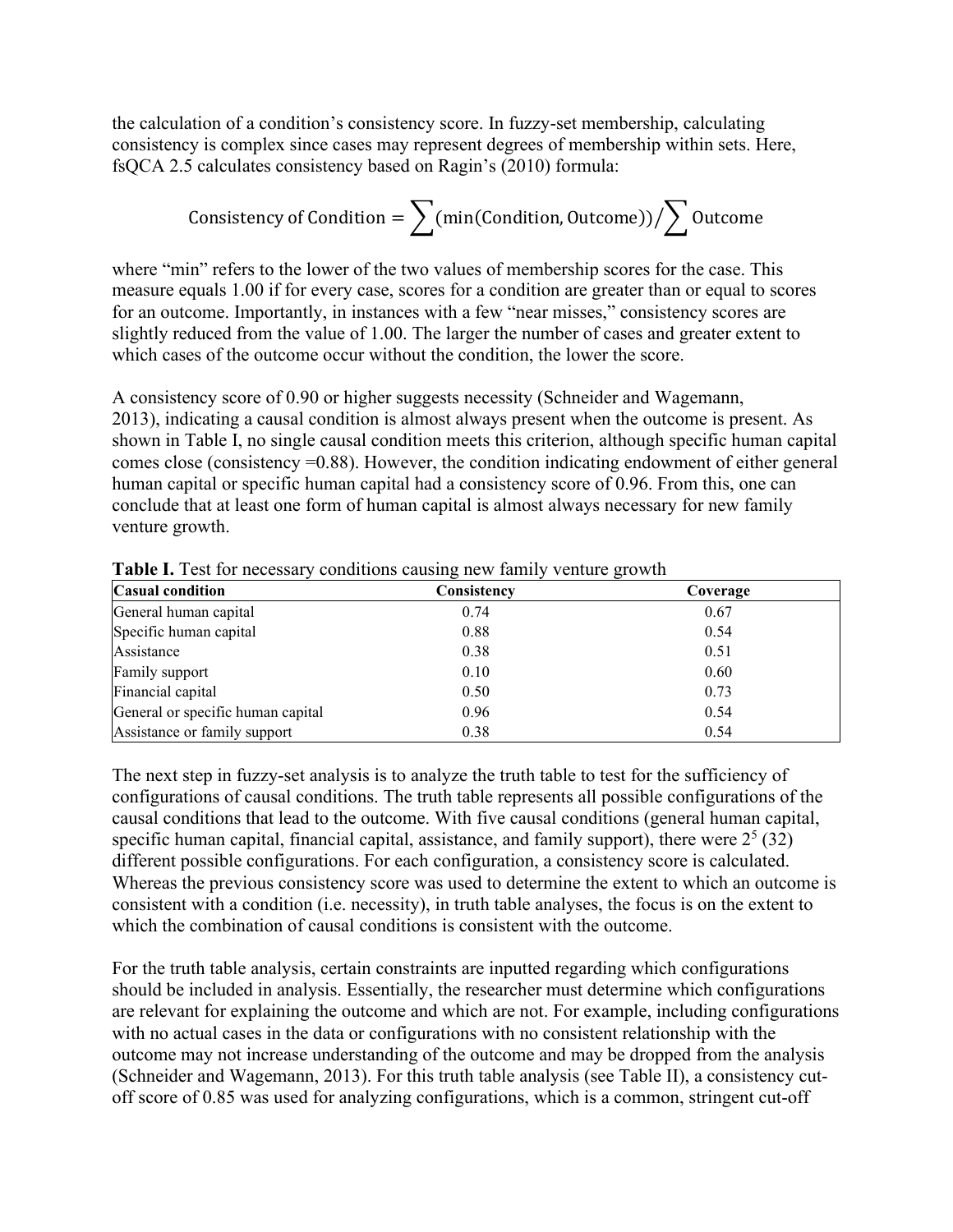point (Ragin, 2008). It was also required that each configuration be represented by at least one case in the data; those not meeting this frequency threshold were deleted (16 total). The truth table, therefore, had 16 rows/configurations, seven of which were consistently associated with high levels of growth. Thus, an initial inspection of the truth table indicated that there may be equifinality when it comes to the outcome of new family venture growth.

| General | <b>Specific</b>             |            | Family  | Financial | Number of |        |             |
|---------|-----------------------------|------------|---------|-----------|-----------|--------|-------------|
|         | human capital human capital | Assistance | support | capital   | cases     | Growth | Consistency |
|         |                             |            |         |           |           |        |             |
|         |                             |            |         |           |           |        |             |
|         |                             |            |         |           |           |        | 0.99        |
|         |                             |            |         |           |           |        | 0.97        |
|         |                             |            |         |           |           |        | 0.88        |
|         |                             |            |         |           |           |        | 0.86        |
|         |                             |            |         |           |           |        | 0.85        |
|         |                             |            |         |           |           |        | 0.83        |
|         |                             |            |         |           |           |        | 0.82        |
|         |                             |            |         |           |           |        | 0.78        |
|         |                             |            |         |           |           |        | 0.74        |
|         |                             |            |         |           | 15        |        | 0.72        |
|         |                             |            |         |           |           |        | 0.70        |
|         |                             |            |         |           |           |        | 0.70        |
|         |                             |            |         |           |           |        | 0.64        |
|         |                             |            |         |           |           |        | 0.59        |

**Table II.** Truth table of family venture resources and growth

**Notes**: 1 = condition is present; 0 = condition is absent, except for the columns displaying number of cases and consistency scores

Finally, the fsQCA 2.5 software analyzes the truth table using the Quine-McKluskey algorithm to simplify (using Boolean logic) the configurations of causal conditions leading to the outcome, minimizing the number of configurations to a more parsimonious set of sufficient configurations (Ragin, 2010). Such an analysis provides a simple indication of the essential ingredients in the recipes leading to the outcome in question.

| Configuration          | Wealthy | <b>Supported</b> | <b>Networked</b><br>industry expert industry expert educated venture | <b>Educated</b><br>venture | Wealthy<br>venture |
|------------------------|---------|------------------|----------------------------------------------------------------------|----------------------------|--------------------|
| General human capital  |         |                  |                                                                      |                            | ⊗                  |
| Specific human capital |         |                  | ⊗                                                                    | ⊗                          |                    |
| Assistance             | ⊗       | ⊗                |                                                                      |                            |                    |
| Family support         |         |                  |                                                                      |                            | ⊗                  |
| Financial capital      |         |                  |                                                                      | ⊗                          |                    |
| Consistency            | 0.78    | 0.77             | 0.99                                                                 | 0.87                       | 0.88               |
| Raw coverage           | 0.22    | 0.06             | 0.04                                                                 | 0.12                       | 0.26               |
| Unique coverage        | 0.06    | 0.10             | 0.02                                                                 | 0.07                       | 0.09               |

#### **Table III.** Results of truth table analysis for new family venture growth

**Notes: •** indicates a condition's presence, ⊗ indicates its absence, and blank indicates irrelevance. Solution coverage: 0.45, Solution consistency: 0.83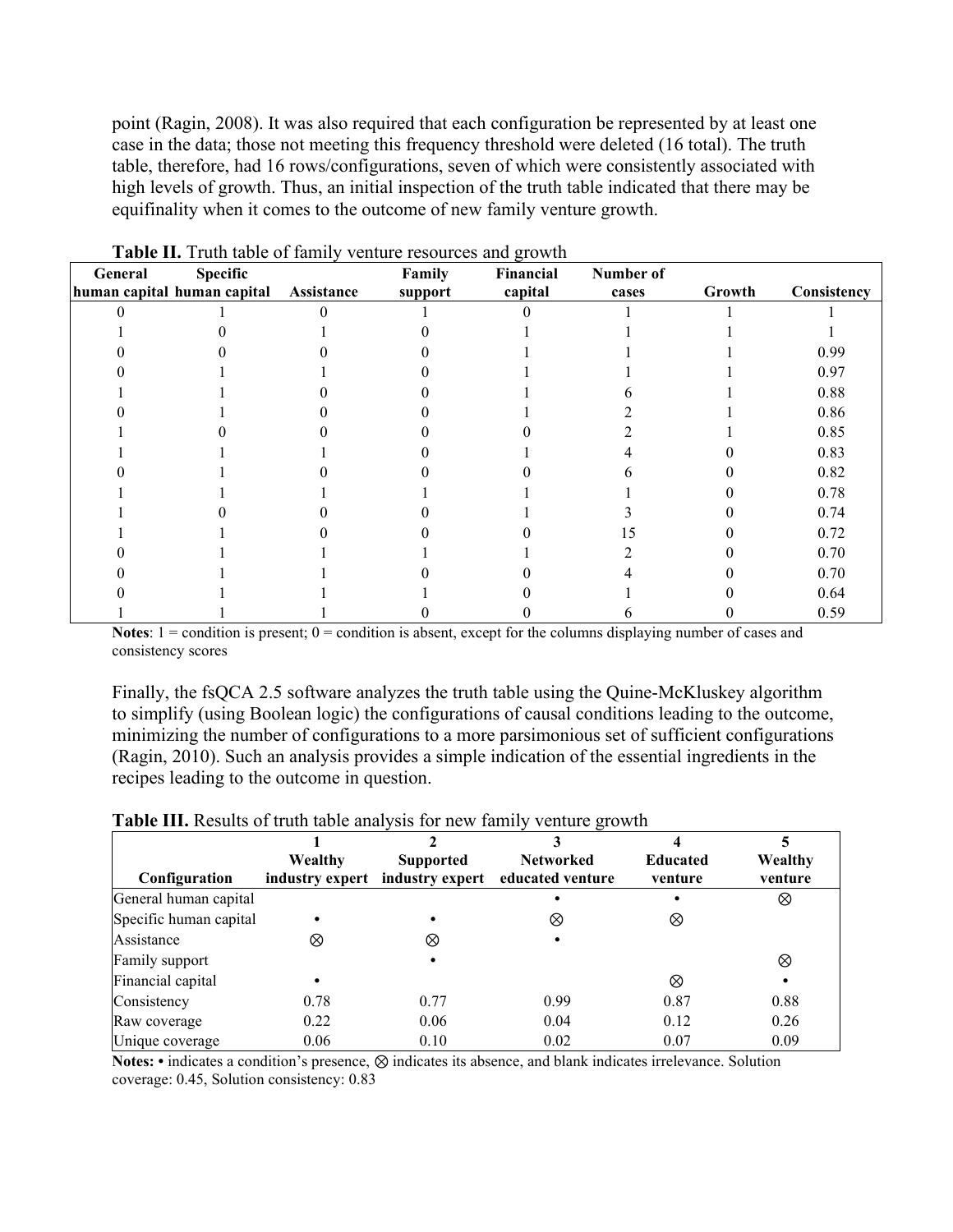The results of the truth table analysis are displayed in Table III. Consistent with recently published studies using the fsQCA method (Bell *et al.*, 2014; Garcia-Castro and Aguilera, 2014; Garcia-Castro and Casasola, 2011; Misangyi and Acharya, 2014), the symbol "**•**" indicates a causal condition's presence in the configuration, the symbol "⊗" indicates its absence, and a blank cell indicates the condition was irrelevant in that configuration (i.e. it could be present or absent). Moreover, each configuration has a consistency, raw coverage, and unique coverage score associated with it. Raw coverage indicates how much variation of the outcome is covered by a single path, including overlap with other paths. Unique coverage represents the portion of the outcome covered by a path that does not overlap with other paths (Ragin, 2008; Schneider and Wagemann, 2013).

Two measures are used to assess the adequacy of the entire solution of configurations: solution consistency and solution coverage. Solution consistency indicates the degree to which membership in the set of identified configurations is a subset of membership in the outcome; the higher the value (on a scale of 0 to 1), the more likely possessing one of the solution configurations will lead to venture growth. Solution coverage measures the extent to which the outcome is explained by the set of identified configurations. If this number is low, then many alternative configurations following no discernable pattern achieved the outcome. The observed solution coverage (0.45) and consistency (0.83) scores indicated acceptable solution fit (Schneider and Wagemann, 2013).

Proposition 1 stated that not all three forms of capital would be needed at the time of founding for new family venture growth, and the data supported this claim. In each configuration, a maximum of two forms of capital was sufficient for growth, usually one form of human capital paired with either social or financial capital. Moreover, critical forms of capital were either lacking or irrelevant in multiple configurations leading to growth (e.g. no form of social capital in Configuration 1; no financial capital in Configuration 4). Proposition 2 is partially supported, as five distinct configurations of capital resources emerged that were sufficient for new family venture growth. Hence there are several combinations of resources with which family ventures can achieve growth. However, in Configurations 4 and 5, possessing a single resource was sufficient, so although bundling different forms of capital was common, it did not always occur.

The results of the sufficiency analysis show that although human capital may usually be necessary, it is not generally sufficient. Even though at least one form of human capital was present in four of the five configurations leading to growth, each of these configurations involved other critical ingredients, except for Configuration 4, where general human capital was present, but there was an absence of both specific human capital and financial capital. Firms that conformed to this configuration were labeled "educated ventures" because they rely almost exclusively on general human capital in the form of education. Financial capital combined with specific human capital in Configuration 1, leading such firms to be labeled "wealthy industry experts" because they possess knowledge of the industry and financial capital to exploit such knowledge. Family support combined with specific human capital in Configuration 2. Firms in this configuration were labeled "supported industry experts" because they have industry knowledge, but rely on the support of family to raise appropriate financial capital. General human capital combined with assistance in Configuration 3. Such firms were given the moniker "networked educated ventures" because they have high levels of education, but appear to rely on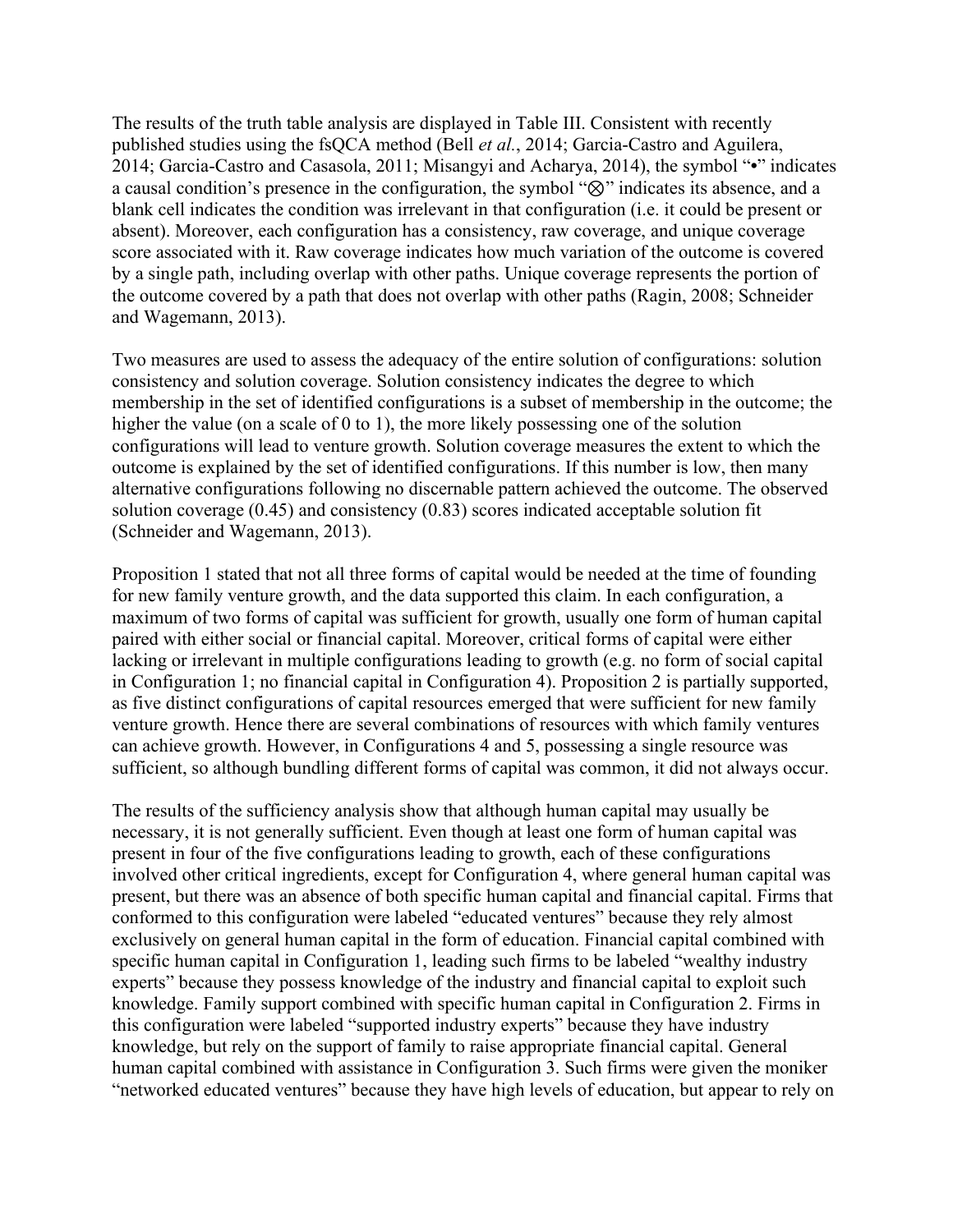external advice to aid in the development of their business ideas. Finally, in Configuration 5, financial capital combined with the absence of general human capital and the absence of family support was sufficient for growth. Ventures that conformed to this configuration were labeled "wealthy ventures" in recognition of their reliance on financial capital.

Overviewing the results, four of the five configurations included some form of human capital, which was revealed to be almost always necessary for growth. However, it appears that the source of human capital could be either formal education or industry experience. Interestingly, other needs of the venture appeared to vary based on the type of human capital available. Ventures with specific human capital primarily needed (financial) support from the family or funds from other sources, perhaps because they already had in-depth knowledge of markets and only required financial capital to implement their strategies (Configurations 1 and 2). Ventures endowed with general human capital, on the other hand, needed external assistance (Configuration 3) or no other resources (Configuration 4). Such ventures appeared to rely on their educational qualifications to run their businesses, seeking out expert advice when needed. Their ability to grow without needing endowments of family support or financial capital suggests a lack of dependence on familial resources, substituting such resources with a reliance on educational qualifications that may attract outside investors, if needed.

Finally, Configuration 5 or "wealthy ventures" grew while only possessing financial capital. Similar to ventures relying on general human capital, these firms may not require familial support because they already have sufficient funds. Additionally, wealthy ventures flush with funds may be able to hire employees with requisite human capital or outsource important business functions as needed. Accordingly, such family venture founders may act more as financiers than owner/operators. This configuration contrasts with others that included some type of human capital. Still, having financial capital produced firm growth, indicating that families may parlay existing family wealth into growing businesses despite lacking human capital.

## **Discussion**

This study sought to answer the question:

*RQ2.* Which configurations of new family ventures' initial endowments of human, social, and financial capital consistently lead to growth?

In contrast to traditional statistical techniques, which assume that there is one model that best fits the data, the fuzzy-set approach used here revealed multiple paths to new family venture growth, wherein not all forms of capital were needed at the time founding. Next, specific implications of these findings for theory and practice are discussed.

### Theoretical implications

The findings of this study have important theoretical implications for Sustainable Family Business Theory and new family ventures. First, there is an assumption within Sustainable Family Business Theory that human, social, and financial capital are all needed for successful family firms. The results of this study show that, at the time of founding, only one or two forms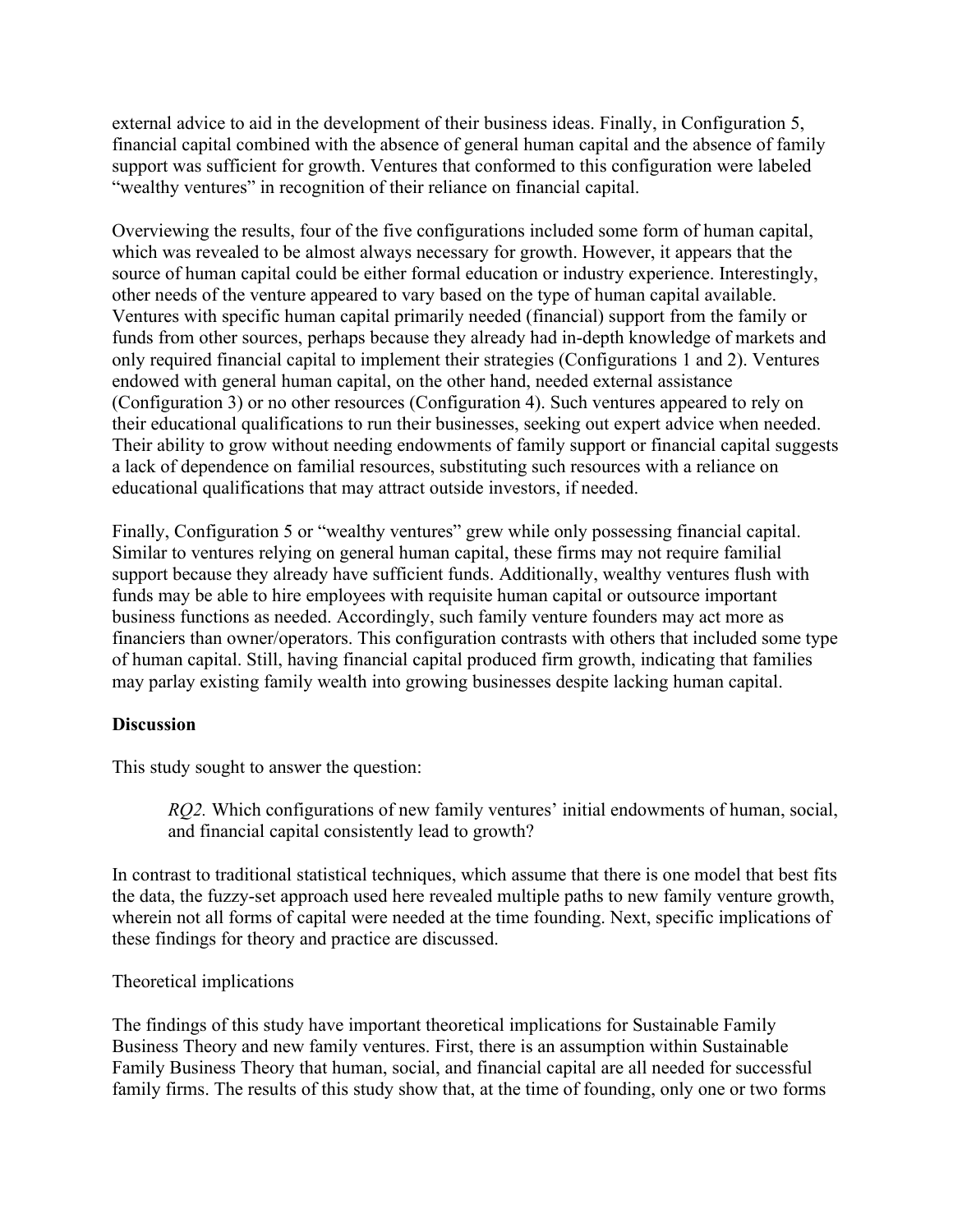of capital are needed to produce short-term family venture growth. Considering that Sustainable Family Business Theory seeks to understand both resources and constraints (Danes *et al.*, 2008), this study contributes to a more accurate theory. That is, new family ventures often operate within the constraints of limited access to human, social, and financial capital (Sirmon and Hitt, 2003). The results presented here illustrate these constraints by demonstrating that new family ventures often do not possess all three forms of capital, yet can nonetheless grow if the "right" bundle of resources is deployed. Sustainable Family Business Theory should account for these important bundles rather than emphasizing a somewhat unrealistic perspective wherein all family ventures need access to all beneficial resources. Family entrepreneurs can save time and other resources by avoiding the acquisition, protection, and development of nonessential (or contextually irrelevant) capital resources, which also can reduce potential for strain from resource loss (Lanivich, 2015). Hence, this study contributes a more accurate, realistic theoretical explanation of critical resource bundles driving new family venture growth.

Turning attention to the drivers of growth, previous studies have shown contradictory results, with some scholars emphasizing social capital (Eddleston *et al.*, 2008) and, to a lesser extent, financial capital (Danes *et al.*, 2009) as predominant drivers of family venture success. In contrast, the results here demonstrate that achieving growth in new family ventures is an inherently equifinal phenomenon, with human capital being almost always needed. This is because tacit knowledge can be the basis for a competitive advantage for family firms, especially considering family firms can face heightened difficulty accessing human capital outside of the family network (Sirmon and Hitt, 2003). That is, family members may be reluctant to bring in non-family managers, as they may not wish to be bound by formal managerial rules (Carney, 2005). Similarly, professional managers may be reluctant to work for family firms because they would likely not be included in succession plans (Sirmon and Hitt, 2003). Thus, human capital may be of paramount importance in new family ventures. However, the source of this human capital does not seem to matter, as it could come from either general or specific human capital, probably due to the fungibility of knowledge. Indeed, both general and specific human capital can have positive effects in new ventures (Davidsson and Honig, 2003).

Although social capital was not generally as common as human capital in configurations that led to growth, the familial social network can play an important role in providing financial support when founders lack monetary resources (Steier and Greenwood, 2000). Additionally, social capital was likely used for targeted advice when founders possessed general human capital but lacked specific human capital. Hence, the value of social capital in new family ventures appears to be complementary to human capital. Indeed, entrepreneurship scholars have speculated that "human capital facilitates success only in conjunction with adequate levels of appropriate social capital" (Davidsson and Honig, 2003, p. 322). This precept appears to hold true for new family ventures in particular, with either family support or non-familial assistance complementing stocks of human capital. However, this notion must be amended, as the results of this study indicated that financial capital can also complement human capital if social capital is unavailable.

Practical implications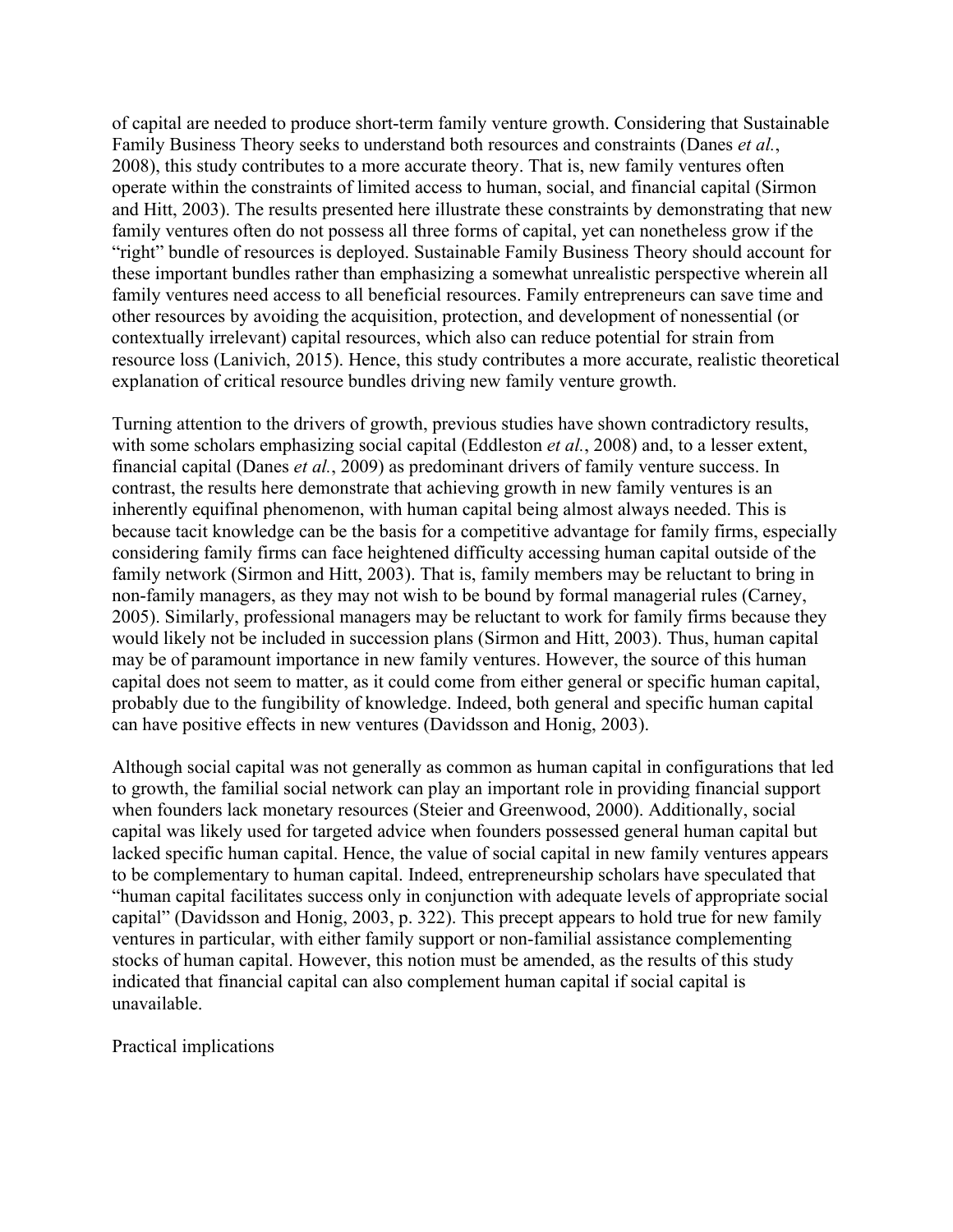The findings presented here have significant practical implications for both aspiring and active family entrepreneurs. Given the amount of energy needed to acquire or develop the different forms of capital, it is advisable for family-firm entrepreneurs to focus on developing only those resources that are part of bundles leading to growth. For example, aspiring family entrepreneurs might forego the process of accumulating large amounts of financial capital if they already possess human and social capital. Also, the findings can inform entrepreneurs with a desire to start a family business regarding how to best maximize their returns on initial capital investments, and when to switch from a stage of opportunity development or evaluation to venture launch. That is, if the individual components of a specific configuration found here are at hand, entrepreneurs can proceed to launch a venture with some degree of confidence.

Entities seeking to encourage family ventures, such as policy makers, incubators, or universities, should note that human capital may be essential for family venture growth. They should focus programs on developing either the general or specific human capital of aspiring family venture founders, perhaps through entrepreneurial education programs in schools (for general human capital) or industry apprenticeships (for specific human capital). Additionally, groups advising family ventures should be cognizant of the different paths to growth. There is not one "right way" for ventures to grow, so advisors should endeavor to tailor their assistance based on the existing resources controlled by the venture. That is, they should try to help family ventures supplement existing resources with only those resources that would be needed to form an effective bundle, rather than advising them to spend time and energy developing resources that might not necessarily be needed.

### Limitations and future research

Three major strengths and sources of contribution of the analysis here were the context, the data set, and the analytic technique. Relying on a nationally representative, longitudinal data set allowed for the use of archival records of entrepreneurial growth spanning several years. In addition, examining configurational relationships answered interesting and novel research questions yet unexamined in the family business literature. However, with these strengths came several limitations which could be addressed in future research.

Data constraints limited the exploration of certain aspects of the sampled firms. For example, there were no data indicating the number of family members involved as non-owners in the business, and forms of non-financial family support could not be assessed. With the knowledge of this study's findings, researchers could focus on the configurations that led to growth, and how these other forms of capital not included in the present analysis might fit in with these configurations. Also, the data set limited the outcome variable used in the analysis. Future research would benefit from exploring alternative outcomes of family business venture success. For example, family firms may pursue non-economic goals (Basco and Rodríguez, 2011; Sirmon and Hitt, 2003), and researchers could investigate the effects of the discovered configurations on the attainment of those goals. Another possible outcome of interest is the failure of new family firms, though this would necessitate a different theoretical perspective, as Sustainable Family Business Theory is meant to explain achievements of family firms.<sup>[3](#page-15-0)</sup> Additionally, the

<span id="page-15-0"></span><sup>&</sup>lt;sup>3</sup> The authors thank an anonymous reviewer for this point.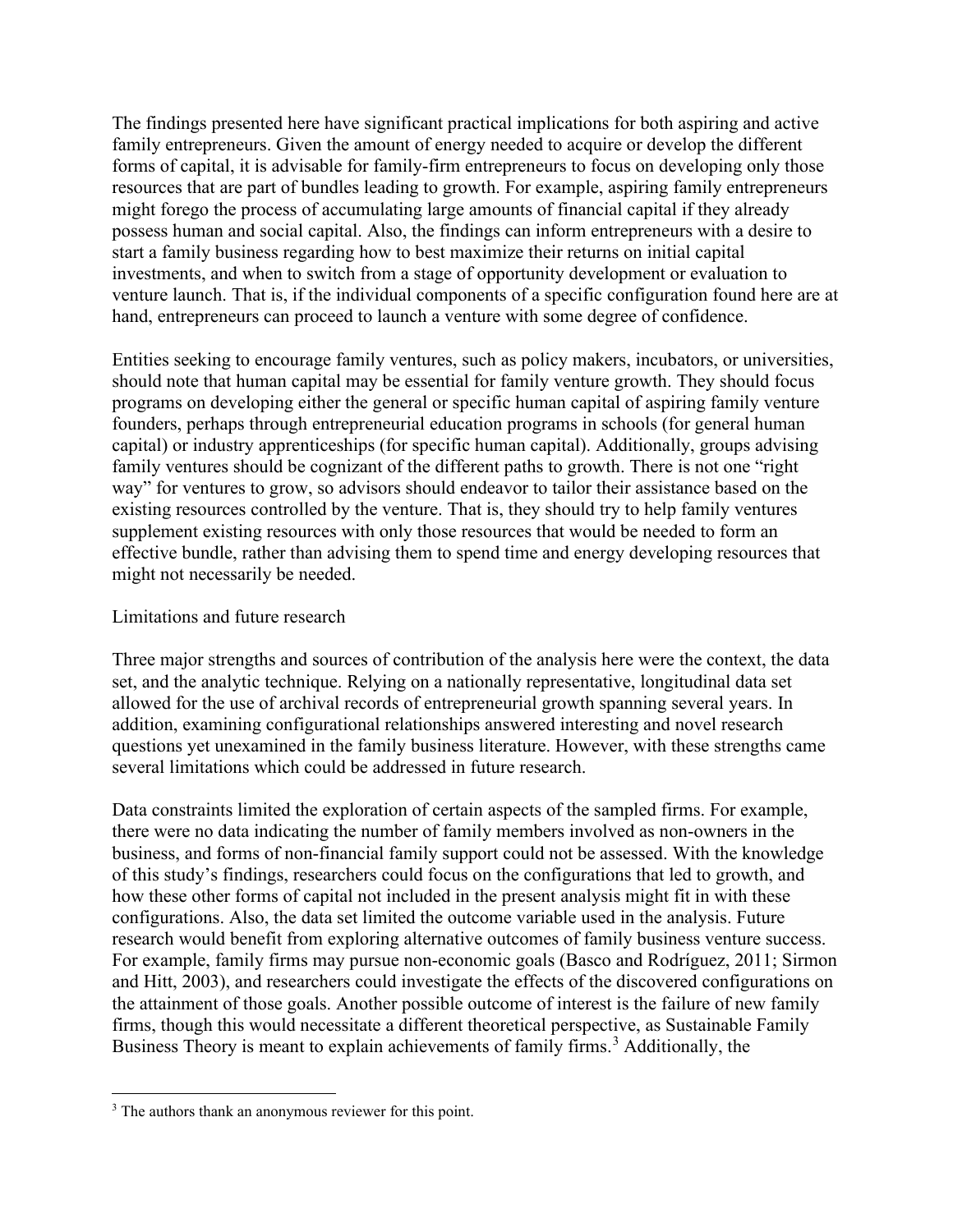configurations could be entered as independent variables in linear methods to test the strength of effects of each configuration on other outcomes, such as financial performance.

Finally, because the importance of the forms of capital were highly dependent on the presence or absence of the others, the need for family business scholars to study configurations of resources, rather than focus on their individual net effects, is a salient implication for future research. Exploring equifinality and the complex substituting and neutralizing effects of causal conditions allows for a richer understanding of new family venture success and can generate new and meaningful research questions.

### **Conclusion**

This paper contributes to the literature by demonstrating that an initial endowment of human capital, social capital, and financial capital is not necessary for new family venture growth; rather, there are multiple combinations of capital that can lead to growth. In general, only two forms of capital were required at the time of founding. This finding contradicts an implicit assumption in Sustainable Family Business Theory that all three are needed. Moreover, human capital was found to be almost always needed for growth, along with either social capital or financial capital. Thus, family entrepreneurship scholars should focus future endeavors on exploring these distinct configurations, including their relationship with other important family venture outcomes, such as non-economic goals. Aspiring founders of family firms should take note of the combinations of capital that promote growth and seek to acquire resources that combine with existing ones to create bundles that consistently lead to growth.

## **References**

- Adler, P.S. and Kwon, S.-W. (2002), "*Social capital: prospects for a new concept*", Academy of Management Review, Vol. 27 No. 1, pp. 17-40.
- Aldrich, H.E. and Martinez, M.A. (2001), "*Many are called, but few are chosen: an evolutionary perspective for the study of entrepreneurship*", Entrepreneurship Theory and Practice, Vol. 25 No. 4, pp. 41-56.
- Ardichvili, A., Cardozo, R. and Ray, S. (2003), "*A theory of entrepreneurial opportunity identification and development*", Journal of Business Venturing, Vol. 18 No. 1, pp. 105- 123.
- Arregle, J.L., Hitt, M.A., Sirmon, D.G. and Very, P. (2007), "*The development of organizational social capital: attributes of family firms*", Journal of Management Studies, Vol. 44 No. 1, pp. 73-95.
- Barney, J. (1991), "*Firm resources and sustained competitive advantage*", Journal of Management, Vol. 17 No. 1, pp. 99-120.
- Basco, R. and Rodríguez, M.J.P. (2011), "*Ideal types of family business management: horizontal fit between family and business decisions and the relationship with family business performance*", Journal of Family Business Strategy, Vol. 2 No. 3, pp. 151-165.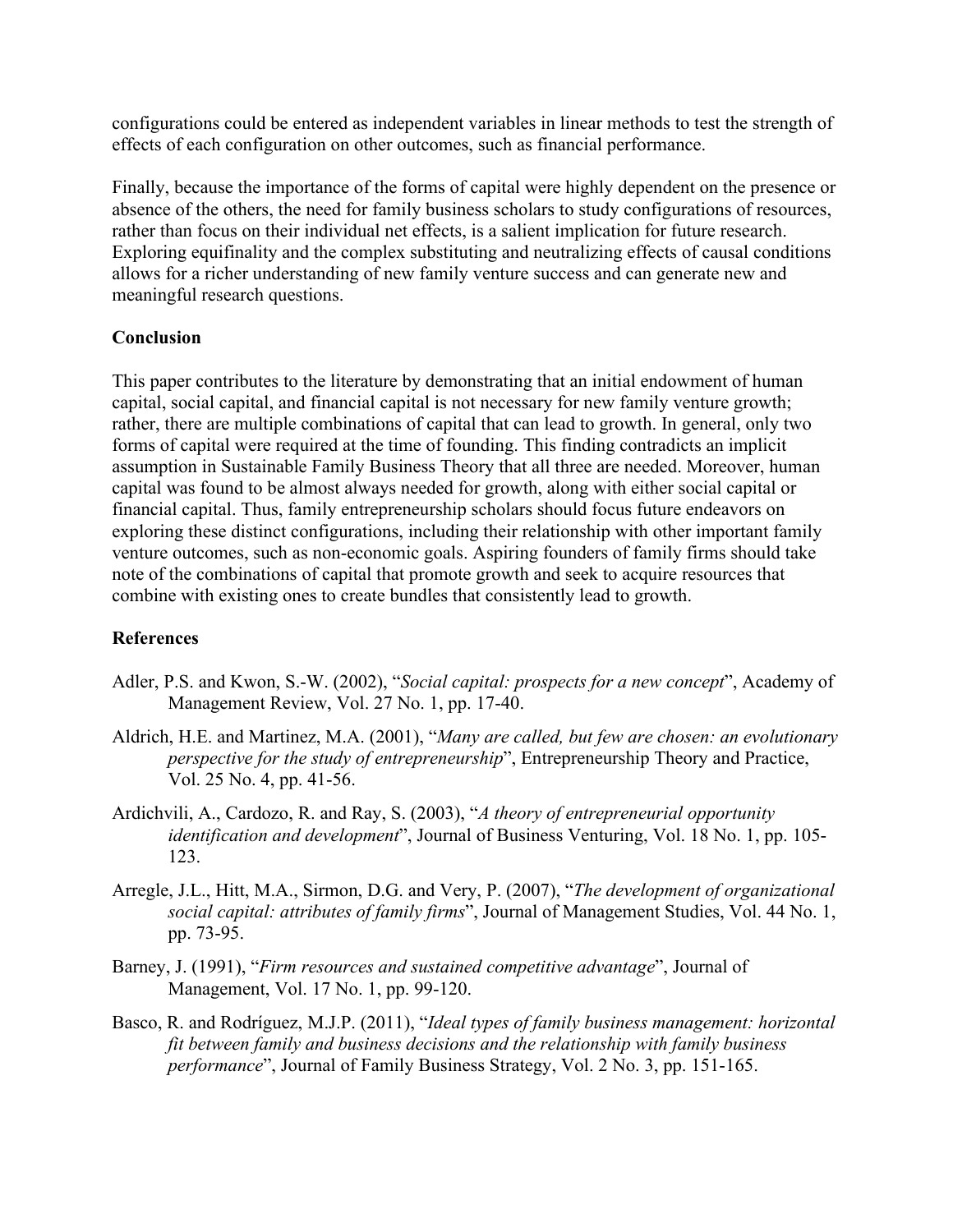- Baum, J.R., Locke, E.A. and Smith, K.G. (2001), "*A multidimension model of venture growth*", Academy of Management Journal, Vol. 44 No. 2, pp. 292-303.
- Bell, R.G., Filatotchev, I. and Aguilera, R.V. (2014), "*Corporate governance and investors' perceptions of foreign IPO value: an institutional perspective*", Academy of Management Journal, Vol. 57 No. 1, pp. 301-320.
- Beynon, M.J., Jones, P. and Pickernell, D. (2016), "*Country-based comparison analysis using fsQCA investigating entrepreneurial attitudes and activity*", Journal of Business Research, Vol. 69 No. 4, pp. 1271-1276.
- Carney, M. (2005), "*Corporate governance and competitive advantage in family‐controlled firms*", Entrepreneurship Theory and Practice, Vol. 29 No. 3, pp. 249-265.
- Carr, J.C., Cole, M.S., Ring, J.K. and Blettner, D.P. (2011), "*A measure of variations in internal social capital among family firms*", Entrepreneurship Theory and Practice, Vol. 35 No. 6, pp. 1207-1227.
- Chandler, G.N. and Hanks, S.H. (1998), "*An examination of the substitutability of founders human and financial capital in emerging business ventures*", Journal of Business Venturing, Vol. 13 No. 5, pp. 353-369.
- Chang, E.P.C., Memili, E., Chrisman, J.J., Kellermanns, F.W. and Chua, J.H. (2009), "*Family social capital, venture preparedness, and start-up decisions: a study of Hispanic entrepreneurs in New England*", Family Business Review, Vol. 22 No. 3, pp. 279-292.
- Chrisman, J.J., Chua, J.H. and Steier, L. (2005), "*Sources and consequences of distinctive familiness: an introduction*", Entrepreneurship Theory and Practice, Vol. 29 No. 3, pp. 237-247.
- Chua, J.H., Chrisman, J.J., Kellermanns, F. and Wu, Z. (2011), "*Family involvement and new venture debt financing*", Journal of Business Venturing, Vol. 26 No. 4, pp. 472-488.
- Cooper, A.C., Gimeno-Gascon, F.J. and Woo, C.Y. (1994), "*Initial human and financial capital as predictors of new venture performance*", Journal of Business Venturing, Vol. 9 No. 5, pp. 371-395.
- Corbett, A.C. (2007), "*Learning asymmetries and the discovery of entrepreneurial opportunities*", Journal of Business Venturing, Vol. 22 No. 1, pp. 97-118.
- Crilly, D. (2011), "*Predicting stakeholder orientation in the multinational enterprise: a midrange theory*", Journal of International Business Studies, Vol. 42 No. 5, pp. 694-717.
- Danes, S.M., Lee, J., Stafford, K. and Heck, R.K.Z. (2008), "*The effects of ethnicity, families and culture on entrepreneurial experience: an extension of sustainable family business theory*", Journal of Developmental Entrepreneurship, Vol. 13 No. 3, pp. 229-268.
- Danes, S.M., Stafford, K., Haynes, G. and Amarapurkar, S.S. (2009), "*Family capital of family firms: bridging human, social, and financial capital*", Family Business Review, Vol. 22 No. 3, pp. 199-215.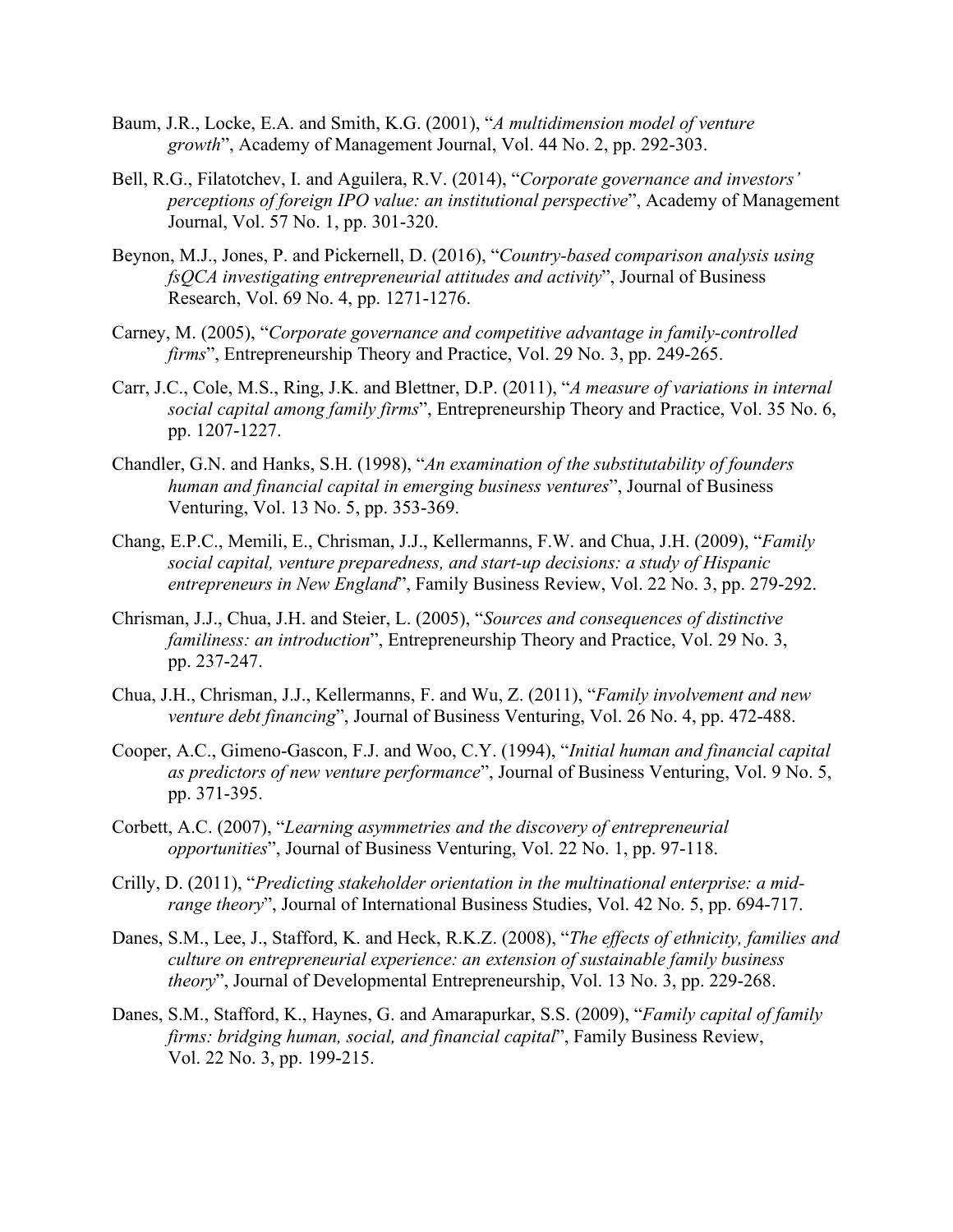- Davidsson, P. and Honig, B. (2003), "*The role of social and human capital among nascent entrepreneurs*", Journal of Business Venturing, Vol. 18 No. 3, pp. 301-331.
- Eddleston, K.A., Kellermanns, F.W. and Sarathy, R. (2008), "*Resource configuration in family firms: linking resources, strategic planning and technological opportunities to performance*", Journal of Management Studies, Vol. 45 No. 1, pp. 26-50.
- Fiss, P.C. (2007), "*A set-theoretic approach to organizational configurations*", Academy of Management Review, Vol. 32 No. 4, pp. 1180-1198.
- Fiss, P.C. (2011), "*Building better causal theories: a fuzzy set approach to typologies in organization research*", Academy of Management Journal, Vol. 54 No. 2, pp. 393-420.
- Florin, J., Lubatkin, M. and Schulze, W. (2003), "*A social capital model of high-growth ventures*", Academy of Management Journal, Vol. 46 No. 3, pp. 374-384.
- Garcia-Castro, R. and Aguilera, R.V. (2014), "*Family involvement in business and financial performance: a set-theoretic cross-national inquiry*", Journal of Family Business Strategy, Vol. 5 No. 1, pp. 85-96.
- Garcia-Castro, R. and Casasola, M.J. (2011), "*A set-theoretic analysis of the components of family involvement in publicly listed and major unlisted firms*", Journal of Family Business Strategy, Vol. 2 No. 1, pp. 15-25.
- Gilbert, B.A., McDougall, P.P. and Audretsch, D.B. (2006), "*New venture growth: a review and extension*", Journal of Management, Vol. 32 No. 6, pp. 926-950.
- Greckhamer, T., Misangyi, V.F. and Fiss, P.C. (2013), "*The two QCAs: from a small-N to a large-N set theoretic approach*", Research in the Sociology of Organizations, Vol. 38, pp. 49-75.
- Habbershon, T.G., Williams, M. and MacMillan, I.C. (2003), "*A unified systems perspective of family firm performance*", Journal of Business Venturing, Vol. 18 No. 4, pp. 451-465.
- Heunks, F.J. (1998), "*Innovation, creativity and success*", Small Business Economics, Vol. 10 No. 3, pp. 263-272.
- Hoffman, J., Hoelscher, M. and Sorenson, R. (2006), "*Achieving sustained competitive advantage: a family capital theory*", Family Business Review, Vol. 19 No. 2, pp. 135- 145.
- Honig, B. (1998), "*What determines success? Examining the human, financial, and social capital of Jamaican microentrepreneurs*", Journal of Business Venturing, Vol. 13 No. 5, pp. 371-394.
- Hsu, D.H. (2007), "*Experienced entrepreneurial founders, organizational capital, and venture capital funding*", Research Policy, Vol. 36 No. 5, pp. 722-741.
- Judge, W.Q., Fainshmidt, S. and Brown, J.L. III (2014), "*Which model of capitalism best delivers both wealth and equality?*", Journal of International Business Studies, Vol. 45 No. 4, pp. 363-386.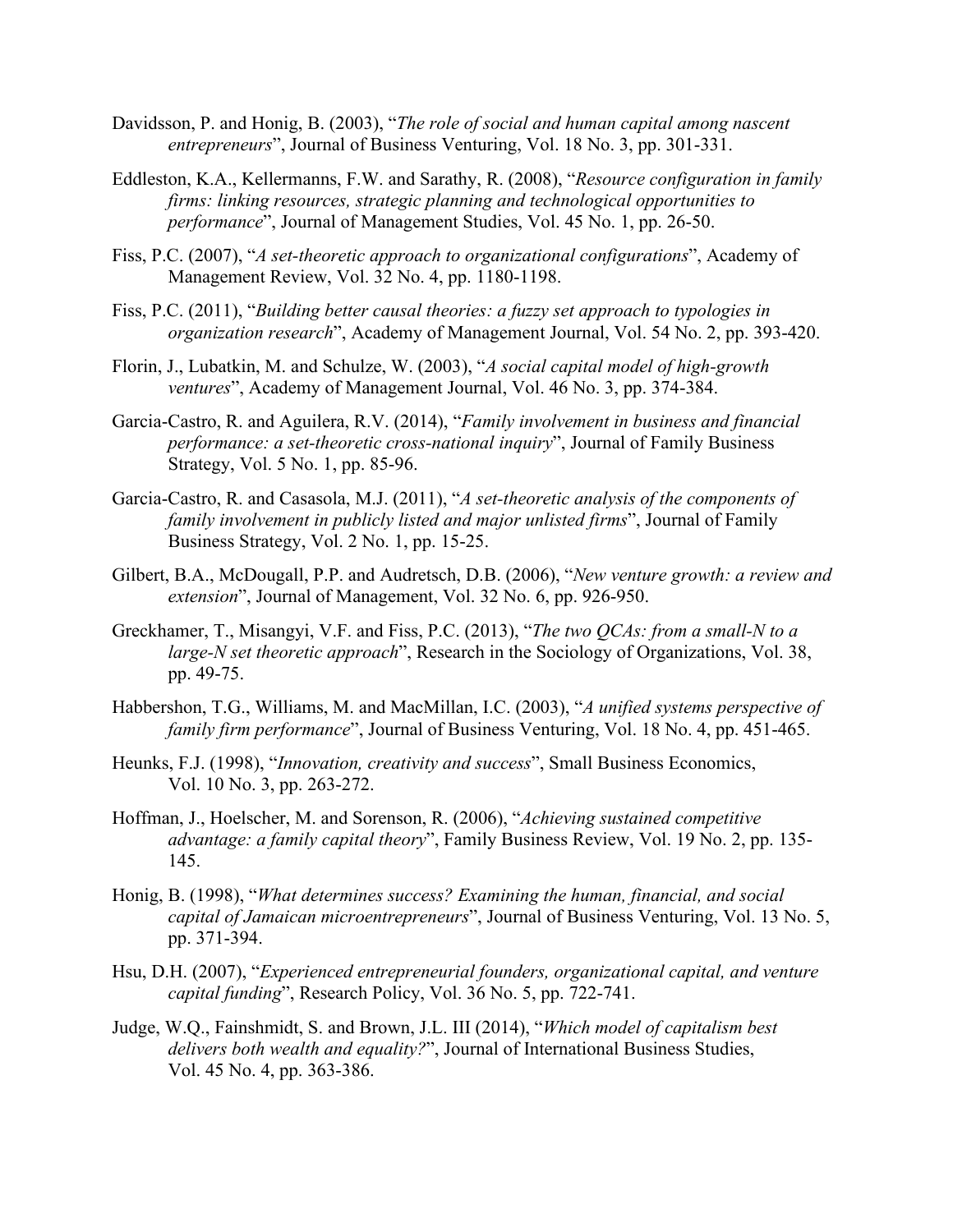- Lanivich, S.E. (2015), "*The RICH entrepreneur: using conservation of resources theory in contexts of uncertainty*", Entrepreneurship Theory and Practice, Vol. 39 No. 4, pp. 863- 894.
- Marvel, M.R. (2013), "*Human capital and search-based discovery: a study of high-tech entrepreneurship*", Entrepreneurship Theory and Practice, Vol. 37 No. 2, pp. 403-419.
- Marvel, M.R. and Lumpkin, G.T. (2007), "*Technology entrepreneurs' human capital and its effects on innovation radicalness*", Entrepreneurship Theory and Practice, Vol. 31 No. 6, pp. 807-828.
- Miller, D., Le Breton-Miller, I., Lester, R.H. and Cannella, A.A. (2007), "*Are family firms really superior performers?*", Journal of Corporate Finance, Vol. 13 No. 5, pp. 829-858.
- Misangyi, V.F. and Acharya, A.G. (2014), "*Substitutes or complements? A configurational examination of corporate governance mechanisms*", Academy of Management Journal, Vol. 57 No. 6, pp. 1681-1705.
- Muñoz, P. and Dimov, D. (2015), "*The call of the whole in understanding the development of sustainable ventures*", Journal of Business Venturing, Vol. 30 No. 4, pp. 632-654.
- Nelson, R.R. and Winter, S.G. (1982), An Evolutionary Theory of Economic Change, Harvard University Press, Cambridge.
- Nordqvist, M., Sharma, P. and Chirico, F. (2014), "*Family firm heterogeneity and governance: a configuration approach*", Journal of Small Business Management, Vol. 52 No. 2, pp. 192-209.
- Packalen, K.A. (2007), "*Complementing capital: the role of status, demographic features, and social capital in founding teams' abilities to obtain resources*", Entrepreneurship Theory and Practice, Vol. 31 No. 6, pp. 873-891.
- Pearson, A.W., Carr, J.C. and Shaw, J.C. (2008), "*Toward a theory of familiness: a social capital perspective*", Entrepreneurship Theory and Practice, Vol. 32 No. 6, pp. 949-969.
- Ragin, C.C. (2008), Redesigning Social Inquiry: Fuzzy Sets and Beyond, University Of Chicago Press, Chicago, IL.
- Ragin, C.C. (2010), User's Guide to Fuzzy-Set/Qualitative Comparative Analysis 2.5, Department of Sociology, University of California, Irvine, CA.
- Ragin, C.C., Drass, K.A. and Davey, S. (2014), Fuzzy-Set/Qualitative Comparative Analysis 2.5, Department of Sociology, University of California, Irvine, CA.
- Sandberg, W.R. and Hofer, C.W. (1987), "*Improving new venture performance: the role of strategy, industry structure, and the entrepreneur*", Journal of Business Venturing, Vol. 2 No. 1, pp. 5-28.
- Schneider, C.Q. and Wagemann, C. (2013), Set-Theoretic Methods for the Social Sciences: A Guide to Qualitative Comparative Analysis, Cambridge University Press, New York, NY.
- Shane, S. (2000), "*Prior knowledge and the discovery of entrepreneurial opportunities*", Organization Science, Vol. 11 No. 4, pp. 448-469.